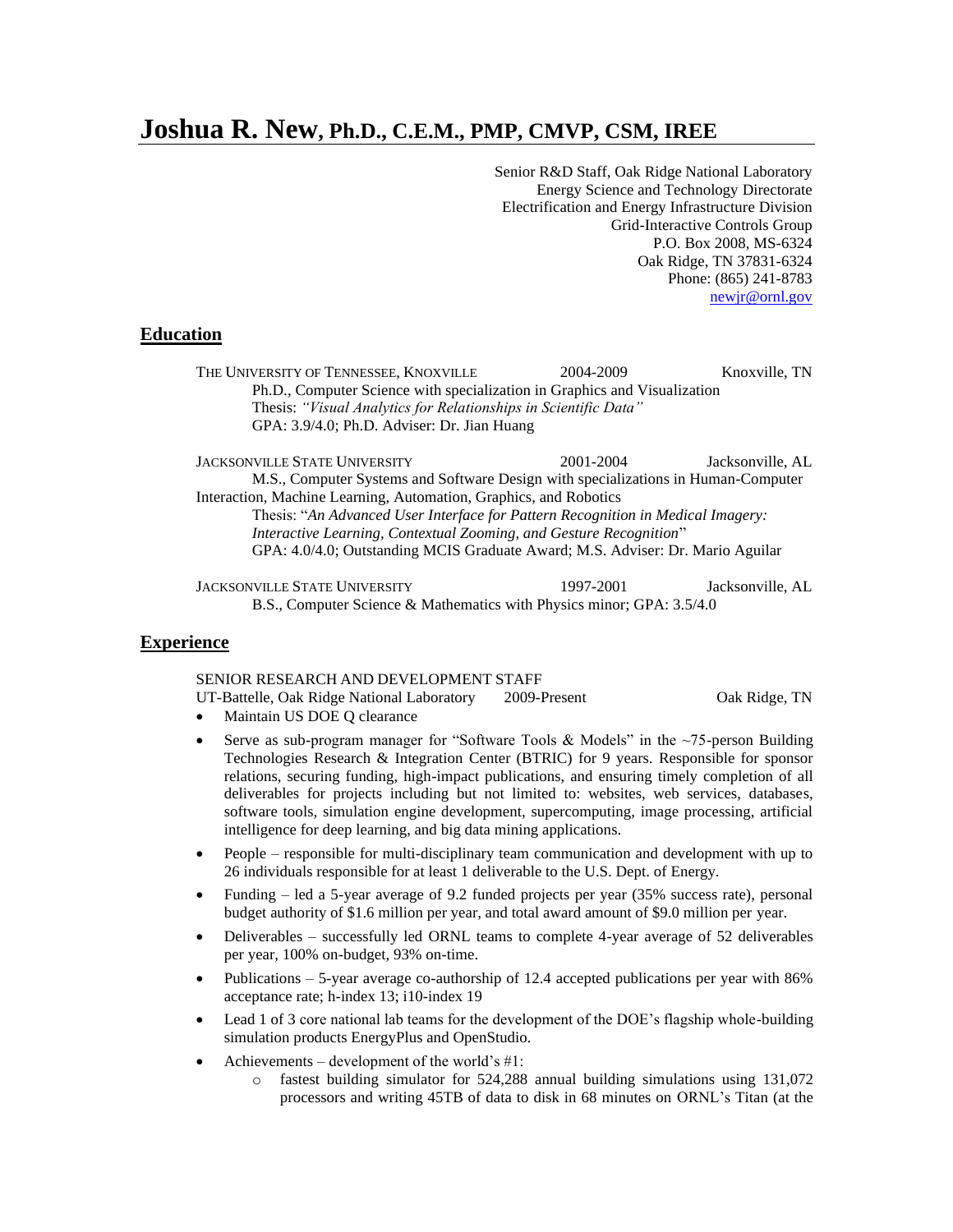time it was the world's #1 fastest HPC); 1,799,160 annual simulations in 2 hours using 224,896 cores (80%) of ANL's Theta supercomputer (#28 fastest HPC)

- o largest building simulation dataset totaling over 300TB; used for big data mining
- o fastest building creator on a (4-core) laptop with 155,793 buildings requiring 35GB written to disk in 2.6 minutes
- o calibration algorithm for changing simulation inputs such that output matches measured data: measured in terms of CV(RMSE) and NMBE output error metrics used by ASHRAE Guideline 14 as well as the new, co-developed input-side error
- Primary contributor to the 2016 R&D 100 Award winning Roof Savings Calculator (RSC); a web-based, industry-consensus energy audit tool for residential and commercial buildings using DOE-2.1E simulations integrated with AtticSim for modeling advanced roof and attic systems averaging 64 visits/day since April 2010.
- Managing the development of an integrated suite of open source, proprietary, custom, and commercial machine learning tools (MLsuite) for big data mining 200+ TB of building simulation data using High Performance Computing and lab computers simultaneously.
- Operational R&D systems for ORNL's Flexible Research Platforms including roboticallyemulated occupancy, data acquisition systems, server hardware, sensor analytics, wiki, sensor analytics, dashboards, websites, and web services.
- Developing visual analytics tools to assist information gathering and knowledge discovery through demonstration home dashboards, linked parallel coordinate plots, and data mining for millions of simulations and capable of running on 35+ megapixel powerwall displays.
- Responsible for access, maintenance, backup, and cybersecurity compliance of BTRIC's server room, software systems, and visualization wall.

## MANAGEMENT & OPERATING CONTRACTOR

U.S. Department of Energy, Building Technologies Office 2020-2021 Oak Ridge, TN

- 80% full-time equivalent on-loan to support activities of DOE's Building Technologies Office (BTO) including transition information for the incoming Biden Administration.
- Portfolio management of 36 projects, project coordination/execution, and multi-lab strategy for the \$9.9 million/year Building Energy Modeling (BEM) subprogram under Amir Roth.
- Lead development of a multi-program "Artificial Intelligence Initiative" for Buildings.
- Support Sensors & Controls (S&C) program activities including contribution to Research & Development Opportunities (RDO) documents and associated workshops under Erika Gupta.
- Assist backfill of \$16.5 million/year Equipment program involving HVAC, refrigeration, and water heating projects under Antonio Bouza's transition.

#### JOINT FACULTY, ELEC. ENG. & COMPUTER SCIENCE (EECS) DEPARTMENT

The University of Tennessee 2012-Present 2012-Present Knoxville, TN

• Serve as research staff participating in several departmental institutes and research proposals.

## FOUNDER & CEO

- Tunation, LLC 2015-2020 Knoxville, TN • Startup company founder commercializing Autotune software developed by and licensed from Oak Ridge National Laboratory for the Department of Energy. Lead sustained compound annual growth rate of 50% for 5 years prior to sale.
- Tunation enables customers to create an accurate virtual representation of a building with unequaled zero-touch quality and accuracy resulting in significant savings of modeling expenses, significantly reduced risks, financing of larger projects, and an expanded market for cost-effectively making America's buildings more energy efficient.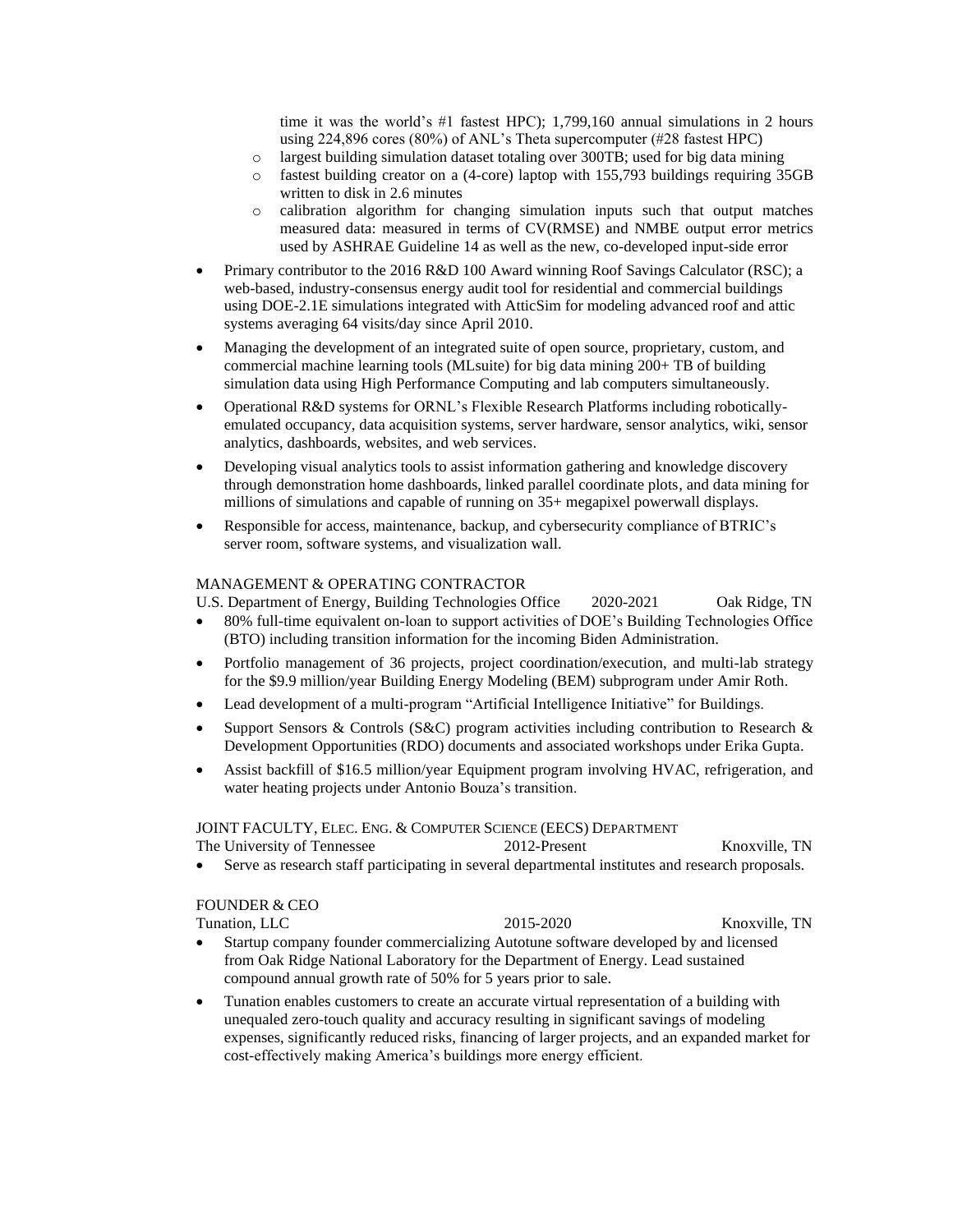GRADUATE RESEARCH ASSISTANT

```
The University of Tennessee, Knoxville 2005-2009 Knoxville, TN
```
• Developed SeeShader, a glut-based framework for easily implementing General Purpose computation on Graphical Processing Units (GPGPU) applications

• Developed SeeBrain, an application which leverages OpenGL's shading language for performing many computations on the GPU. This allows mapping of quantitative hypotheses for volumetric, multivariate datasets directly to the graphics pipeline. The demonstrated results have involved diffusion-tensor MRI (DT-MRI) and the computation of tensor-based features from neural fiber streamline extraction for the purposes of real-time, query-based visualization.

RESEARCH INTERN

Oak Ridge National Laboratory Summer 2008 Oak Ridge, TN

- Extended SeeGraph to meet the visual analytics needs of the ORNL systems genetics group leader in performing complex analysis and trait mapping of microarray data across mouse genomes including automatic karyotyping.
- Part of Computational Sciences Initiative project to leverage supercomputers for model generation routines to predict variables based on 100 years of data and a comprehensive visualization framework for all model results. Tasks included parallel k-means clustering for ecoregion classification, visualization using GIS tools, experimentation with parallel coordinates for directing the analysis process, and maintenance/administration of parallel Rservers for model fitting.

#### RESEARCH INTERN

Oak Ridge National Laboratory Summer 2007 Oak Ridge, TN

• Extended SeeGraph using general graph algorithms and statistical techniques and applied these techniques to bioinformatics data. Worked hand in hand with domain scientists to increase the usability of the program and position it for web deployment in combination with other pre-existing, web-based tools.

## GENERAL TOOLS INTERN

Vital Images, Inc. The Summer 2006 Minnetonka, MN

- Part of the general tools team responsible for enhancing usability of Vitrea, a workstation product used by radiologists worldwide to inspect and diagnose 3D medical imagery. Changes made for tools including 3D angiography, vessel probe and measurements, brain perfusion, cardiac, colonography, and lung analysis.
- Primarily tasked with disambiguating click-and-drag for tool mode versus rotation mode. Developed several bypass modes including one-shot, tool over rotation, temporal threshold, and click-drag-click. Several layouts were created which load the active mode from an XML file on a per-tool basis; usability testing of these layouts was conducted. Integrated 5-button mouse support into Qt and Vitrea, used for switching modes and more advanced interaction.

#### RESEARCH INTERN

Oak Ridge National Laboratory Summer 2005 Oak Ridge, TN

- Part of the ORNL/UTK collaboration for the Computational Sciences Initiative. Security clearance granted for the "Large Scale Cluster-Driven Visualization of SciDAC Datasets" project to develop a suite of new visualization tools for high volume simulation datasets that can be used by visualization practitioners and application scientists alike on arbitrarily-sized clusters driving any tiled display.
- Developed SeeGraph, a 3D spring-embedded layout and graph visualization package which allows interactive viewing, selection, and manipulation of several graph-theoretic constructs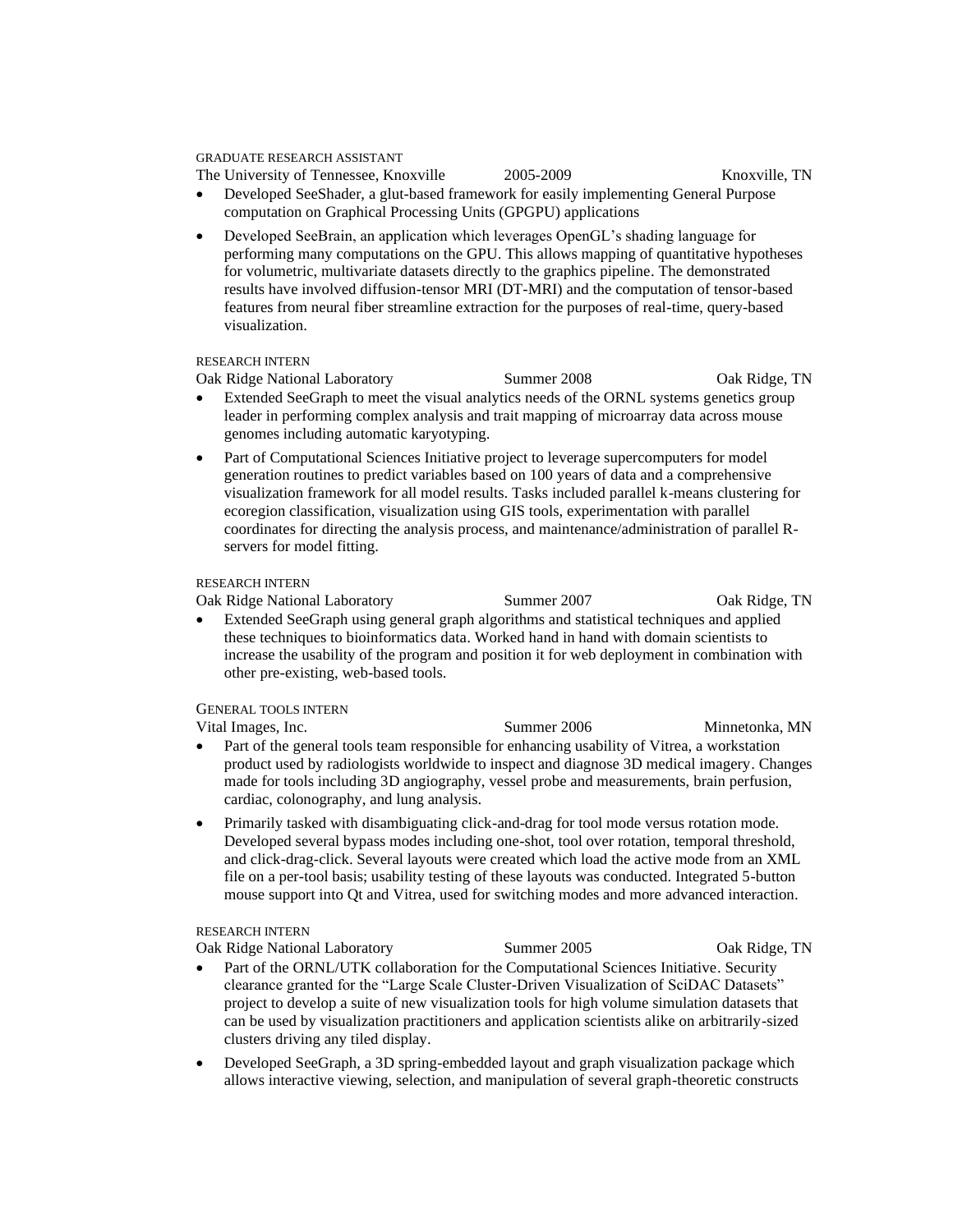and neural network filtering. This system has been applied and showcased for visualization of phenotype correlation of RI mice by ORNL biologists.

#### GRADUATE TEACHING ASSISTANT

The University of Tennessee, Knoxville 2004-2005 Knoxville, TN

• Developed, provided, organized, and graded course material for UTK's graduate level CS552 - Software Engineering under the guidance of Dr. Stacy Prowell. This course covered the intricacies of the incremental development model from the requirements document to maintenance of the final product. The support work for this course involved developing grading rubrics for exam material, review and guidance of deliverables for the semester-long project, and lectured 10+ times in the professor's absence.

## GRADUATE RESEARCH ASSISTANT

- Jacksonville State University 2001-2004 Jacksonville, AL • Awarded a competitive research assistantship with Dr. Aguilar's Knowledge Systems Laboratory three years running. Primary languages used were C, VC6, C++.NET, and Matlab. Toolkits used include the Visualization ToolKit (VTK), Intel Image Processing Libraries (IPL), Open-source Computer Vision library (OpenCV), system-independent GUI-building toolkit (Qt), Open-source Graphics Library (OpenGL), and others.
- Development of a machine vision system completed for use in [gesture recognition.](http://ksl.jsu.edu/projects/gesture/index.html) This system has been applied to real-time processing of live camera feed for allowing the direct manipulation of a 3D virtual object via spatial and temporal hand gestures.
- Developed a medical system, known as [Med-LIFE,](http://ksl.jsu.edu/projects/medical/visualization.html) to visualize MRI data. This system allows the fusion of multiple image modalities into colored images, creation of intelligent agents for robust segmentation of diseases in MRIs through interactive training, contextual zoom of medical imagery, and intuitive exploration including 3D techniques.

#### COMPUTER SPECIALIST

Ft. McClellan 1997-2001 Anniston, AL

- Primary contributor to the creation, update, and finalization of the "Automated Installation Property System" inventory tracking software used by the Transition Force to close the military post. This system was responsible for the successful transfer of 11,200,000 tons of material in 215 separate shipments amounting to a total value of approximately \$104,314,000. This system was also installed and customized for use by the Department of Justice (now Department of Homeland Security), Wastren Inc., and the Joint Powers Authority.
- Expert knowledge and application in Microsoft Access database capabilities with Visual Basic.
- Network administrator, responsible for maintaining proper operation and communication of all computers in the personal property section.
- Software/hardware troubleshooter, responsible for up-to-date operation and functionality of all computers.

## **Awards**

- Certification: Investor Ready Energy Efficiency Professional (IREE, 2020)
- Copyright: "AutoGen" (2019) Automatic EnergyPlus file modifier/generator world's fastest building energy model creator utilizing text replacement for variable in EnergyPlus files. U.S. Copyright Office (Registration Number TXu 2-159-000), UT-Battelle (80000055).
- Certification: Certified Scrum Master (CSM, 2019, 2021)
- Copyright: "AutoSim" Automatic Simulator (2018) world's fastest buildings simulator for scalably distributing EnergyPlus files on High Performance Computing devices, simulating on virtual disk, and returning results for storage and analysis. U.S. Copyright Office (Registration Number TXu 2-141-960).
- ASHRAE Distinguished Service Award (2018)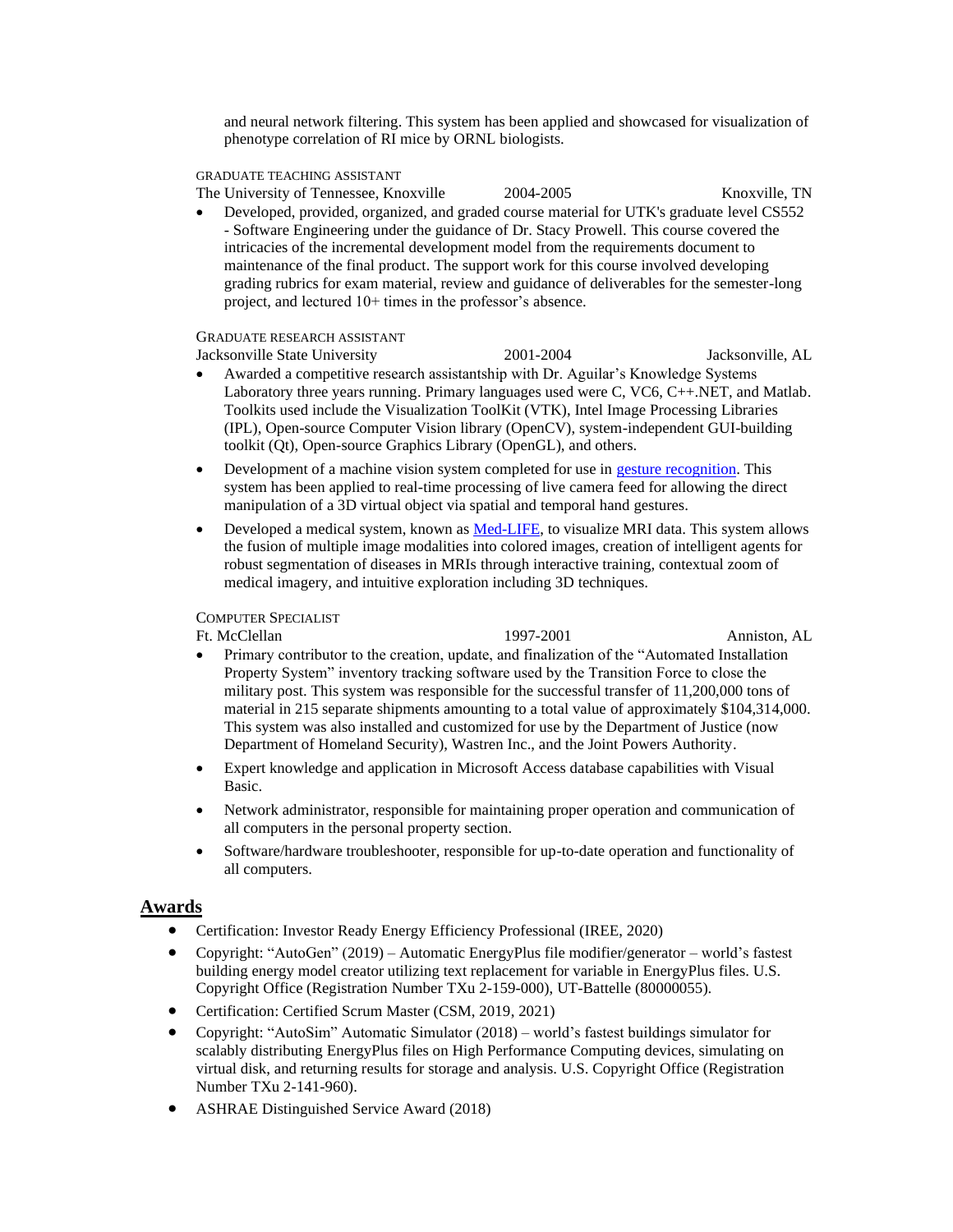- Certification: Certified Measurement and Verification Professional (CMVP, 2018)
- Certification: Project Management Professional (PMP, 2017, 2021)
- Certification: Certified Energy Manager (CEM, 2017, 2021)
- IEEE Senior Member, bestowed on less than 8% of IEEE's more than 429,000 members (2017)
- Copyright: "EnergyPlus" (2017). UT-Battelle (OS17-00113).
- R&D 100 (2016). "Roof Savings Calculator Suite" in Software/Services. "Oscars of Innovation" award as one of the nation's top 100 most significant new products of the year.
- Copyright: "Linked-View Parallel Coordinate Plot Renderer" (2016). U.S. Copyright Office (Registration Number TXu 1-999-905), UT-Battelle (90000020).
- Copyright: "Roof Savings Calculator Suite" (2016). U.S. Copyright Office (Registration Number TXu 2-022-059), UT-Battelle (50000108).
- Lab-Corps, Cohort #1 (2015). 1 of 14 nationally-selected teams for participation in a 6-week entrepreneurial bootcamp for commercializing technologies from a national lab.

## **Professional Service and Development**

- ASHRAE Technical Committee (TC) 1.5 Computer Applications, Secretary (2017-), Emerging Applications subcommittee chair (2016-2017), voting member (2015-)
- ASHRAE TC 4.2 Climatic Information, Chair (2019-), Vice Chair (2017-2019), Secretary (2015-17), voting member (2014-2018)
- ASHRAE TC 4.7 Energy Calculations, voting member (2015-), Webmaster (2015-)
- ASHRAE Standing Standard Project Committee (SSPC) 169 Weather Data for Building Design Standards, voting member (2015-), Secretary (2017-2019), Vice Chair (2019-); created 24% of Amercia's building codes defined by ASHRAE Standard 90.1-2016 "Energy Standard for Buildings Except Low-Rise Residential Buildings."
- Co.Starters (2016). 9-week business development program for development of the full, 26-page business plan for Tunation, LLC.

## **Publications**

**2022**

Berres, Andy S., Sanyal, Jibonananda, Kurte, Kuldeep R., Dumas, Melissa R., Bass, Brett C., New, Joshua R., Im, Piljae, Urban, Marie L., and Thakur, Gautam (2022). "Traffic-based analyses of buildings advance smart city capabilities." ORNL science article, March 3, 2022. [\[Article\]](https://www.newswise.com/doescience/traffic-based-analyses-of-buildings-advance-smart-city-capabilities)

Savage, Neil (2022). "Virtual Duplicates." Communications of the ACM, volume 65(2), pages 14- 16, doi:10.1145/3503798, February 2022. [\[PDF\]](https://cacm.acm.org/magazines/2022/2/258219-virtual-duplicates/fulltext)

Webb, Sarah (2022). "Sustainable Cities: Oak Ridge researchers harness Argonne's Theta supercomputer to build energy-efficiency models for all U.S. buildings." ASCR Discovery, January 2022. [\[Article\]](https://ascr-discovery.org/2022/01/sustainable-cities/)

1. Bass, Brett and New, Joshua R. (2022). "AutoBEM - Dynamic Archetypes." Generates representative models and floor space multipliers for any area of interest, with example data for Las Vegas, doi:10.5281/zenodo.5838465. January 11, 2022. [\[code\]](https://zenodo.org/badge/latestdoi/428771973)

## **2021**

- 2. McCorkle, Morgan L. and Burke, J.J. (2021). "ORNL's simulation tool creates digital twin of buildings from coast to coast." Top 10 ORNL science article of 2021. [\[Top 10 list\]](https://www.ornl.gov/news/top-10-science-stories-2021) [\[Article\]](https://www.ornl.gov/news/ornls-simulation-tool-creates-digital-twin-buildings-coast-coast)
- 3. Berres, Andy, Bass, Brett, Adams, Mark, Garrison, Eric, and New, Joshua R. (2021). "A Data-Driven Approach to Nation-Scale Building Energy Modeling." 2021 IEEE International Conference on Big Data, Orlando, FL, December 15-18, 2021. [\[PDF\]](http://web.eecs.utk.edu/~jnew1/publications/2021_BigData_DDUBEM.pdf) [\[PPT\]](http://web.eecs.utk.edu/~jnew1/presentations/2021_BigData_DDUBEM.pdf) [\[MOV\]](http://web.eecs.utk.edu/~jnew1/presentations/2021_BigData_DDUBEM.mp4)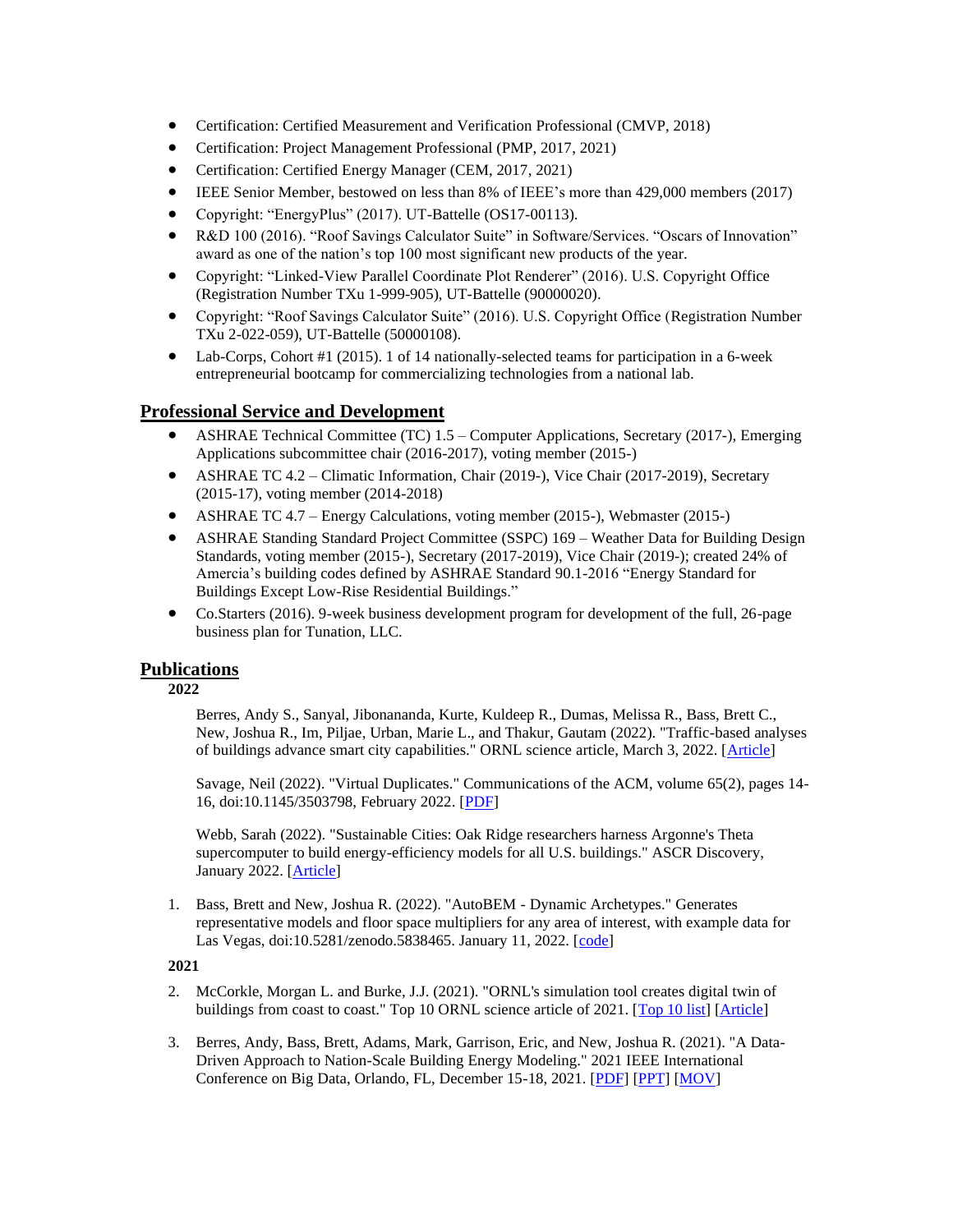4. Bass, Brett, Curtis, Leland, and New, Joshua R. (2021). "Design Space Data: Informing Common Design Decisions with Pre-Simulated Data." ORNL internal report ORNL/TM-2021/170499, November 19, 2021, 17 pages.

New, Joshua R. (2021). "Model America - a model of every U.S. building." CalBEM 2021 virtual conference, November 18-19, 2021. [\[PDF\]](http://web.eecs.utk.edu/~jnew1/presentations/2021_CalBEM_ModelAmerica.pdf) [\[MOV\]](http://web.eecs.utk.edu/~jnew1/presentations/2021_CalBEM_ModelAmerica.mp4)

Brett Bass, Leland Curtis, and Peter McNally (2021). "Universal Design Space Building Energy Simulation." Kaggle, Oct. 25, 2021, doi: 10.34740/KAGGLE/DSV/2741357. [\[Data\]](https://www.kaggle.com/petermcnallysg/universal-design-space-building-energy-simulation/metadata)

- 5. Bass, Brett, New, Joshua R., Ezell, Evan, Im, Piljae, Garrison, Eric, and Copeland, William (2021). "Utility-scale Building Type Assignment Using Smart Meter Data." Building Simulation 2021 Conference, Bruges, Belgium, September 1-3, 2021. [\[PDF\]](http://web.eecs.utk.edu/~jnew1/publications/2021_BS_AI_BuildingType.pdf) [\[PPT\]](http://web.eecs.utk.edu/~jnew1/presentations/2021_BS_AI_BuildingType.pdf) [\[MOV\]](http://web.eecs.utk.edu/~jnew1/presentations/2021_BS_AI_BuildingType.mp4)
- 6. New, Joshua R., Bass, Brett, Berres, Anne S. (2021). "Distribution of potential savings from urban-scale energy modeling of a utility." Building Simulation 2021 Conference, Bruges, Belgium, September 1-3, 2021. [\[PDF\]](http://web.eecs.utk.edu/~jnew1/publications/2021_BS_Distribution.pdf) [\[PPT\]](http://web.eecs.utk.edu/~jnew1/presentations/2021_BS_Distribution.pdf) [\[MOV\]](http://web.eecs.utk.edu/~jnew1/presentations/2021_BS_Distribution.mp4)
- 7. Berres, Anne S. Bass, Brett, New, Joshua R., Im, Piljae, Urban, Marie, and Sanyal, Jibonananda (2021). "Generating traffic-based building occupancy schedules in Chattanooga, Tennessee from a grid of traffic sensors." Building Simulation 2021 Conference, Bruges, Belgium, September 1-3, 2021. [\[PDF\]](http://web.eecs.utk.edu/~jnew1/publications/2021_BS_Vehicles.pdf) [\[PPT\]](http://web.eecs.utk.edu/~jnew1/presentations/2021_BS_Vehicles.pdf) [\[MOV\]](http://web.eecs.utk.edu/~jnew1/presentations/2021_BS_Vehicles.mp4)

Allen-Dumas, Melissa, Brelsford, Christa, New, Joshua R., Berres, Anne, Kurte, Kuldeep, Sanyal, Jibonananda, Sweet, Levi (2021). "Sustainable Cities: Socioeconomics, Building Types, and Urban Morphology." Smoky Mountain Computational Science Data Challenge (SMCD21). Virtual Conference, August 24-August 26, 2021. [\[Challenge\]](https://smc-datachallenge.ornl.gov/2021-challenge-5/)

New, Joshua R. (2021). "Nation-scale building energy modeling, climate change, and potential grid impacts." IEEE Power & Energy Society General Meeting (PES GM) panel session titled "Emerging applications of data-driven intelligence as an enabler for demand response in wholesale and local markets." Virtual Conference, July 28, 2021.

- 8. New, Joshua R., Bass, Brett, Adams, Mark, Berres, Anne, and Luo, Xuan (2021). "Los Angeles County Archetypes in Weather Research and Forecasting (WRF) Region from ORNL's AutoBEM [Data set]." Zenodo, doi.org/10.5281/zenodo.4726136, Apr. 28, 2021. [\[Zenodo\]](http://doi.org/10.5281/zenodo.4726136)
- 9. New, Joshua R., Adams, Mark, Bass, Brett, Berres, Anne, and Clinton, Nicholas (2021). "Model America - data and models of every U.S. building. [Data set]." Constellation, doi.ccs.ornl.gov/ui/doi/339, April 14, 2021. [\[DOI\]](https://doi.ccs.ornl.gov/ui/doi/339)
- 10. New, Joshua R., Bass, Brett, Adams, Mark, and Berres, Anne (2021). "Clark County (Vegas) Archetypes from ORNL's AutoBEM [Data set]." Zenodo, doi.org/10.5281/zenodo.4552901, Mar. 21, 2021. [\[Zenodo\]](http://doi.org/10.5281/zenodo.4626138)
- 11. New, Joshua R., Bass, Brett, Adams, Mark, and Berres, Anne (2021). "Model America Clark County (Vegas) extract from ORNL's AutoBEM (Version 1.1) [Data set]." Zenodo, doi.org/10.5281/zenodo.4552901, Feb. 16, 2021. [\[Zenodo\]](https://doi.org/10.5281/zenodo.4552901)
- 12. Wang, Jing, Ye, Yunyang, Zuo, Wangda, New, Joshua R., and Rose, Amy (2021). "City-scale Building Occupancy Prediction using Geographic Information System Data." engrXiv journal, doi.org/10.31224/osf.io/658yb, Feb. 9, 2021. [\[engrXiv\]](https://engrxiv.org/658yb/) [\[PDF\]](http://web.eecs.utk.edu/~jnew1/publications/2021_engrXiv_occupancy.pdf)
- 13. Garrison, Eric and New, Joshua R. (2021). "Quality Control Methods for Advanced Metering Infrastructure Data." Smart Cities journal, Special Issue "Applied Artificial Intelligence in Energy Systems," volume 4(1), pages 195-203, doi.org/10.3390/smartcities4010012, Jan. 28, 2021. [\[SmartCities\]](https://www.mdpi.com/2624-6511/4/1/12/htm) [\[PDF\]](http://web.eecs.utk.edu/~jnew1/publications/2021_SmartCities_AMI.pdf)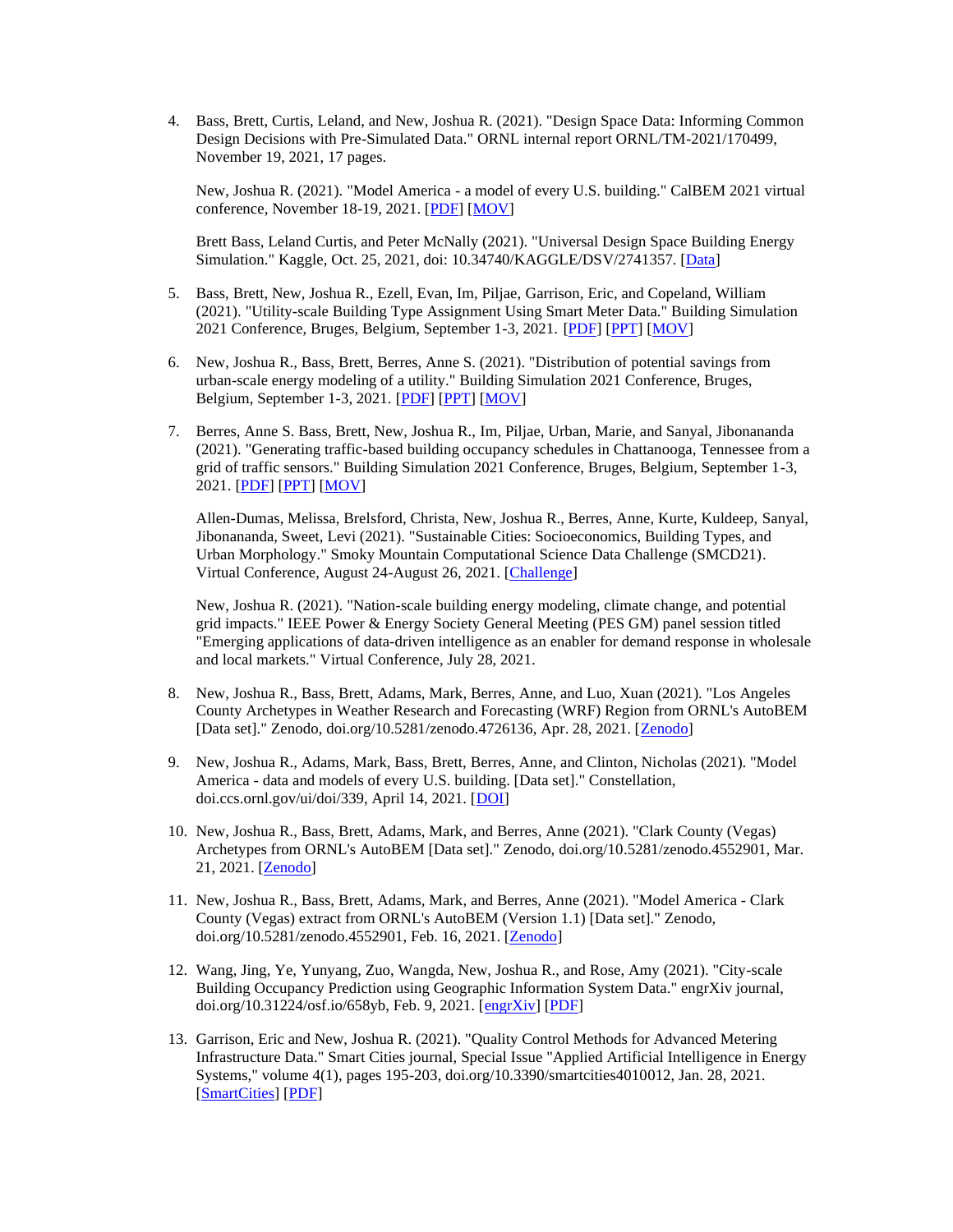14. Bass, Brett, New, Joshua R., and Copeland, William (2020). "Potential Energy, Demand, Emissions, and Cost Savings Distributions for Buildings in a Utility's Service Area." *Energies* journal, Special Issue "Designing, Modeling and Optimizing Energy and Environmental Systems for Buildings," volume 14(1), issue 132, doi.org/10.3390/en14010132, Dec. 29, 2020. [*Energies*] [\[PDF\]](http://web.eecs.utk.edu/~jnew1/publications/2020_Energies_EPB.pdf)

#### **2020**

- 15. Bass, Brett, New, Joshua R., and Copeland, William (2020). "Potential Energy, Demand, Emissions, and Cost Savings Distributions for Buildings in a Utility's Service Area." *Energies* journal, Special Issue "Designing, Modeling and Optimizing Energy and Environmental Systems for Buildings," volume 14(1), issue 132, doi.org/10.3390/en14010132, Dec. 29, 2020. [*Energies*] [\[PDF\]](http://web.eecs.utk.edu/~jnew1/publications/2020_Energies_EPB.pdf)
- 16. Allen-Dumas, Melissa R., Rose, Amy N., New, Joshua R., Omitaomu, Olufemi A., Yuan, Jiangye, Branstetter, Marcia L., Sylvester, Linda M., Seals, Matthew B., Carvalhaes, Thomaz M., Adams, Mark B., Bhandari, Mahabir S., Shrestha, Som S., Sanyal, Jibonananda, Berres, Anne S., Kolosna, Carl P., Fu, Katherine S., and Kahl, Alexander C. (2020). "Impacts of the Morphology of New Neighborhoods on Microclimate and Building Energy Use." *Renewable & Sustainable Energy Reviews*, volume 133, 110030, ISSN 1364-0321, doi.org/10.1016/j.rser.2020.110030, November 2020. [\[RSER\]](https://www.sciencedirect.com/science/article/abs/pii/S136403212030321X) [\[PDF\]](http://web.eecs.utk.edu/~jnew1/publications/2020_RESR_Microclimate.pdf)

Sanyal, Jibonananda, Comstock, Kevin, Copeland, William A., Sartipi, Mina, Rodriguez, Marissa M., New, Joshua R., Gaertner, Michael, and Berres, Anne (2020). "Chattanooga - The Smart City - How a National Laboratory and a City heralded a digital transformation." *Invited Speaker* to the Global Smart Cities Council Plenary Session, Oct. 8, 2020. [\[PPT\]](http://web.eecs.utk.edu/~jnew1/presentations/2020_SmartCities_Chattanooga.pdf) [\[MP4\]](http://web.eecs.utk.edu/~jnew1/presentations/2020_SmartCities_Chattanooga.mp4)

- 17. New, Joshua R., Adams, Mark, Garrison, Eric, Bass, Brett and Guo, Tianjing. (2020). "Scaling Beyond Tax Assessor Data." ASHRAE/IBPSA-USA 2020 *Building Performance Analysis Conference & SimBuild* (BPACS), Chicago, IL, Sept. 29 - Oct. 1, 2020. [\[PDF\]](http://web.eecs.utk.edu/~jnew1/publications/2020_BPACS_ScalableData.pdf) [\[PPT\]](http://web.eecs.utk.edu/~jnew1/presentations/2020_BPACS_ScalableData.pdf) [\[MP4\]](http://web.eecs.utk.edu/~jnew1/presentations/2020_BPACS_ScalableData.mp4)
- 18. Bass, Brett and New, Joshua R. (2020). "Future Meteorological Year weather data from IPCC Scenarios." ASHRAE/IBPSA-USA 2020 *Building Performance Analysis Conference & SimBuild* (BPACS), Chicago, IL, Sept. 29 - Oct. 1, 2020. [\[PDF\]](http://web.eecs.utk.edu/~jnew1/publications/2020_BPACS_FMY.pdf) [\[PPT\]](http://web.eecs.utk.edu/~jnew1/presentations/2020_BPACS_FMY.pdf) [\[MP4\]](http://web.eecs.utk.edu/~jnew1/presentations/2020_BPACS_FMY.mp4)
- 19. Liu, Xiaobing, Spitler, Jeffrey D., DeGraw, Jason, Cook, Jack C., Guo, Tianjing, Adams, Mark, New, Joshua R., and Holladay, Seth (2020). "FY20 Third Milestone Report for Advanced Techno-Economic Modeling for Geothermal Heat Pump Applications in Residential, Commercial, and Industry Buildings." ORNL Internal report ORNL/SPR-2020/1619, June 30, 2020. [\[OSTI\]](https://info.ornl.gov/sites/publications/Files/Pub143526.pdf)

New, Joshua R. (2020). "Digital Twin of a Utility: Beyond Urban-Scale Building Energy Modeling." *Invited Speaker* to ORNL's monthly Energy Talks, Oak Ridge, TN, July 11, 2020. [\[PPT\]](http://web.eecs.utk.edu/~jnew1/presentations/2020_EnergyTalk.pdf)

- 20. New, Joshua R. (2020). "Creating a Virtual Utility: Energy and Demand Opportunities via Automatic Building Energy Modeling (AutoBEM)." *DistribuTech International*, San Antonio, TX, January 28-30, 2020. [\[PPT\]](http://web.eecs.utk.edu/~jnew1/presentations/2020_Distributech_VirtualUtility.pdf)
- 21. Im, Piljae, Bae, Yeonjin, Joe, Jaewan, and New, Joshua R. (2019). "Empirical Validation of Building Energy Modeling for Commercial Buildings." Journal of *Applied Energy*, volume 261, issue 114374, March 2020. [\[APEN\]](https://www.sciencedirect.com/science/article/abs/pii/S0306261919320616) [\[PDF\]](http://web.eecs.utk.edu/~jnew1/publications/2020_APEN_BEM_Validation.pdf)

#### **2019**

Allen-Dumas, Melissa R., New, Joshua R., and Brelsford, Christa M. (2019). "Poster: Impacts of Urban Densification on Neighborhood Heat Wave Resilience." Proceedings of the AGU Fall Meeting, San Francisco, CA, Dec. 9-13, 2019. [\[Poster\]](http://web.eecs.utk.edu/~jnew1/publications/2019_AGU_DC_Resilience_poster.pdf)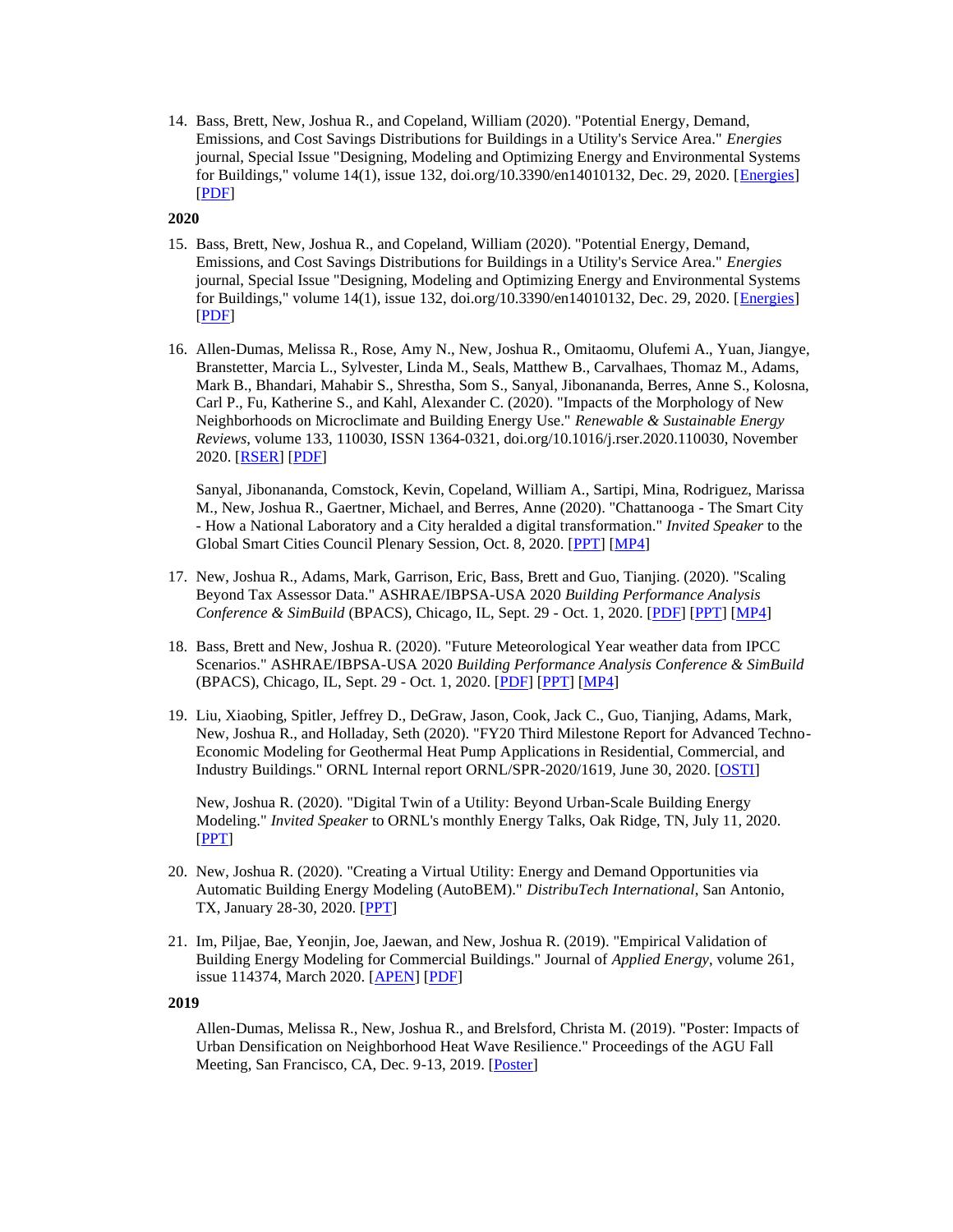- 22. New, Joshua R., Miller, William A., Huang, Yu (Joe), and Levinson, Ronnen (2019). "Comparison of different simulation programs in modeling the energy savings of cool roofs." In *Proceedings of the International Conference on Countermeasures to Urban Heat Island (IC2UHI)*, IIIT Hyderabad, Hyderabad, India, December 2-4, 2019. <!--[\[PDF\]](http://web.eecs.utk.edu/~jnew1/publications/2019_IC2UHI_RSC.pdf)-->
- 23. Bass, Brett and New, Joshua R. (2019). "Potential Demand Reduction from Buildings in a Simulated Utility." Invited speaker to the *ACM BuildSys conference UrbSys workshop*, Columbia University New York City, NY, November 10, 2019. [\[ACM\]](https://dl.acm.org/citation.cfm?id=3363459&preflayout=flat) [\[PDF\]](http://web.eecs.utk.edu/~jnew1/publications/2019_UrbSys_DRforUtility.pdf) [\[PPT\]](http://web.eecs.utk.edu/~jnew1/presentations/2019_UrbSys_DRforUtility.pdf)
- 24. Malhotra, Mini, Im, Piljae, and New, Joshua R. (2019). "A Process for Defining Prototype Building Models: Courthouse Case Study for U.S. Commercial Energy." Journal *Energies*, volume 12, issue 4020, doi:10.3390/en12204020, October 22, 2019. [\[MDPI\]](https://www.mdpi.com/1996-1073/12/20/4020) [\[PDF\]](http://web.eecs.utk.edu/~jnew1/publications/2019_Energies_Courthouse.pdf)

New, Joshua R. (2019). "Buildings-related research: simulation, validation, and beyond urbanscale energy modeling." Invited speaker, Syracuse University graduate seminar, Syracuse, New York, Oct. 11, 2019. [\[PPT\]](http://web.eecs.utk.edu/~jnew1/presentations/2019_Syracuse.pdf)

Hong, Tianzhen, Jain, Rishee, New, Joshua R., Reinhart, Christoph, Polly, Ben, Luo, Xuan (2019). "Panel - Urban Information and Energy Modeling." *Proceedings of the IBPSA Building Simulation Conference*, Rome, Italy, Sept. 2-4, 2019. [\[PPT\]](http://web.eecs.utk.edu/~jnew1/presentations/2019_IBPSA_UBEM_Panel.pdf)

- 25. New, Joshua R., Adams, Mark, Garrison, Eric, Copeland, William, Smith, Brian, and Campbell, Andy (2019). "Nailing the Peak: City-Scale, Building-Specific Load Factor and Contribution to a Utility's Hour of Critical Generation." *Proceedings of the IBPSA Building Simulation Conference*, Rome, Italy, Sept. 2-4, 2019. [\[PDF\]](http://web.eecs.utk.edu/~jnew1/publications/2019_IBPSA_Peak.pdf) [\[PPT\]](http://web.eecs.utk.edu/~jnew1/presentations/2019_IBPSA_Peak.pdf)
- 26. Im, Piljae and New, Joshua R. (2019). "Empirical Validation of Building Energy Modeling using Flexible Research Platform." *Proceedings of the IBPSA Building Simulation Conference*, Rome, Italy, Sept. 2-4, 2019. [\[PDF\]](http://web.eecs.utk.edu/~jnew1/publications/2019_IBPSA_ValidationFRPs.pdf) [\[PPT\]](http://web.eecs.utk.edu/~jnew1/presentations/2019_IBPSA_ValidationFRPs.pdf)
- 27. Im, Piljae and New, Joshua R. (2019). "Updated OpenStudio Small and Medium Office Prototype Models." *Proceedings of the IBPSA Building Simulation Conference*, Rome, Italy, Sept. 2-4, 2019. [\[PDF\]](http://web.eecs.utk.edu/~jnew1/publications/2019_IBPSA_OpenStudioOffice.pdf) [\[PPT\]](http://web.eecs.utk.edu/~jnew1/presentations/2019_IBPSA_OpenStudioOffice.pdf)
- 28. New, Joshua R. (2019). "Automatic Building detection and Energy Model creation (AutoBEM) technologies for remote audit of individual buildings at urban scales." Invited speaker to the *EnergyExchange*, presented as part of a seminar titled "Energy and Water Assessments: Virtual and Conventional", Denver, CO, August 20-22, 2019. [\[PDF\]](http://web.eecs.utk.edu/~jnew1/presentations/2019_EnergyExchange_VirtualAudits.pdf)
- 29. Im, Piljae, Bhandari, Mahabir, and New, Joshua R. (2019). "Building Energy Model Input Specifications for the Flexible Research Platform." ORNL Internal Report ORNL/SPR-2018/947, August 2019, 28 pages.
- 30. Hussein, Ahmed, Eicker, Ursula, and New, Joshua R. (2019). "A Comparison Between Two Urban-Scale Methods for The Assessment of Heat Energy Demand and Photovoltaic Potential in New York City, USA." Proceedings of the *European International Conference on Transforming Urban Systems (EICTUS)*, University of Strasbourg, France, June 26-28, 2019. [\[PPT\]](http://web.eecs.utk.edu/~jnew1/presentations/2019_EICTUS_Urban.pdf)
- 31. Copeland, William, New, Joshua R., and Vogel, Matthew. (2019). "Digital Twin of a City Utility: Issues, science, implementation, and results." "Data of the Future: Digital Cities" seminar of the *Better Buildings Summit*, Arlington, VA, July 11, 2019. [\[PPT\]](http://web.eecs.utk.edu/~jnew1/presentations/2019_BetterBuildingsSummit_EPB.pdf)
- 32. Shen, Bo, New, Joshua R., Ally, Moonis (2019) "Energy and Economics Analyses of Condenser Evaporative Precooling for Various Climates, Buildings and Refrigerants." In journal *Energies*, Special issue: Energy Performance and Indoor Climate Anallysis in Buildings volume 12, issue 11, May 31, 2019. [\[Energies\]](https://www.mdpi.com/1996-1073/12/11/2079/pdf)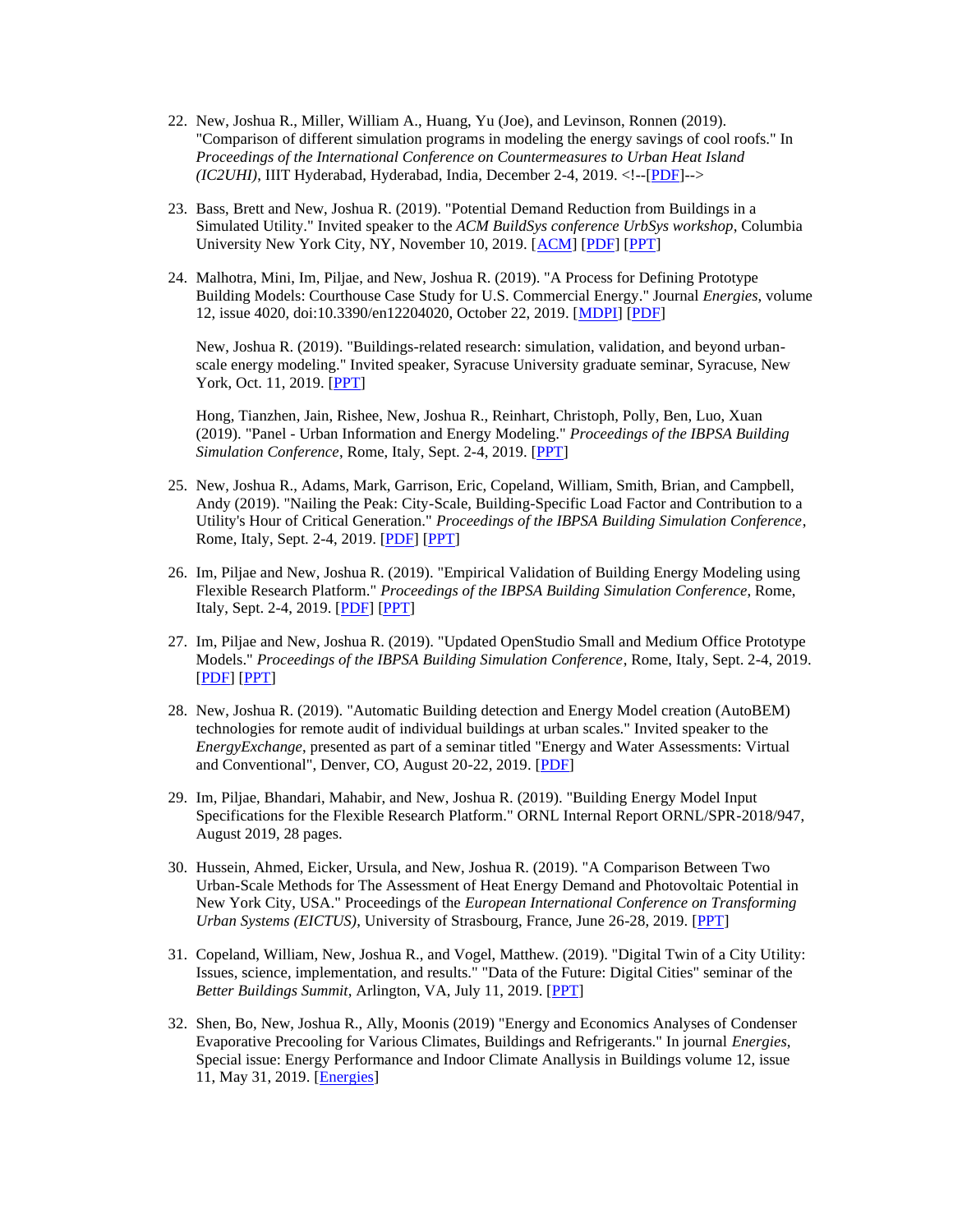New, Joshua, Copeland, William, and Ingraham, James (2018). "Poster: Virtual Electric Power Board of Chattanooga, TN (EPB)." ORNL BTO Peer Review, April 15, 2019. [\[Poster\]](http://web.eecs.utk.edu/~jnew1/publications/2018_PeerReview_AutoBEMposter.pdf)

Ruyssevelt, Paul. (2019). "Modelling Building Stocks and Their Energy Use." Presented at the Urban Dynamics Institute (UDI) at Oak Ridge National Laboratory, Oak Ridge, TN, Jan. 18, 2019. [\[PPT\]](http://web.eecs.utk.edu/~jnew1/presentations/2019_PaulRuyssevelt.pdf)

- 33. Garrison, Eric, New, Joshua R., and Adams, Mark (2019). "Accuracy of a Crude Approach to Urban Multi-Scale Building Energy Models Compared to 15-min Electricity Use." Best PhD Student Paper award. In *Proceedings of the ASHRAE Winter Conference*, Atlanta, GA, Jan. 12-16, 2019. [\[PDF\]](http://web.eecs.utk.edu/~jnew1/publications/2019_ASHRAE_EPBmatch.pdf) [\[PPT\]](http://web.eecs.utk.edu/~jnew1/presentations/2019_ASHRAE_EPBmatch_presentation.pdf)
- 34. Luo, Xuan, Macumber, Dan, New, Joshua R., and Judkoff, Ron *(Seminar Chair)* (2018). "Seminar - Multiscale Building Energy Modeling, Part 10." In *Proceedings of the ASHRAE Winter Conference*, Atlanta, GA, Jan. 12-16, 2019. [\[LBNL\]](http://web.eecs.utk.edu/~jnew1/presentations/2019_ASHRAE_MBEM10_LBNL.pdf) [\[NREL\]](http://web.eecs.utk.edu/~jnew1/presentations/2019_ASHRAE_MBEM10_NREL.pdf) [\[ORNL\]](http://web.eecs.utk.edu/~jnew1/presentations/2019_ASHRAE_MBEM10_ORNL.pdf)
- 35. Ruyssevelt, Paul, Shipley, David, Ellis, Peter, and New, Joshua R. *(Seminar Chair)* (2019). "Seminar - Multiscale Building Energy Modeling, Part 9." In *Proceedings of the ASHRAE Winter Conference*, Atlanta, GA, Jan. 12-16, 2019. [\[UK\]](http://web.eecs.utk.edu/~jnew1/presentations/2019_ASHRAE_MBEM9_UK.pdf) [\[CA\]](http://web.eecs.utk.edu/~jnew1/presentations/2019_ASHRAE_MBEM9_CA.pdf) [\[BL\]](http://web.eecs.utk.edu/~jnew1/presentations/2019_ASHRAE_MBEM9_BL.pdf)

#### **2018**

New, Joshua R. (2018). "Automatic Building detection and Energy Modeling (AutoBEM)." Presented at the International Energy Agency (IEA) Energy in Buildings and Communities Programme (EBC) Annex 70 - Building Energy Epidemiology Workshop, Washington D.C., Nov. 8-9, 2018. [\[PDF\]](http://web.eecs.utk.edu/~jnew1/presentations/2018_Annex70_AutoBEM.pdf)

New, Joshua R. (2018). "DOE's Roof Savings Calculator." Presented at Roofing Industry Committee on Weather Issues, Inc. (RICOWI) Fall Meeting, Chicago, IL, Oct. 3, 2018. [\[PDF\]](http://web.eecs.utk.edu/~jnew1/presentations/2018_RICOWI.pdf)

- 36. New, Joshua R. (2018). "TEDergy Talk: Automatic Building Energy Modeling (AutoBEM)." To appear in *Proceedings of the Building Performance Analysis Conference and SimBuild (BPACS)* co-organized by ASHRAE and IBPSA-USA, Chicago, IL, Sept. 26-28, 2018. [\[PDF\]](http://web.eecs.utk.edu/~new/publications/2018_BPACS_AutoBEM.pdf) [\[PPT\]](http://web.eecs.utk.edu/~new/presentations/2018_BPACS_AutoBEM.pdf)
- 37. Adams, Mark and New, Joshua R. (2018). "EnergyPlus Interior Radiant Heat Exchange Runtime Performance Improvements." To appear in *Proceedings of the Building Performance Analysis Conference and SimBuild (BPACS)* co-organized by ASHRAE and IBPSA-USA, Chicago, IL, Sept. 26-28, 2018. [\[PDF\]](http://web.eecs.utk.edu/~new/publications/2018_BPACS_RadiantHeatExchange.pdf)
- 38. Adams, Mark and New, Joshua R. (2018). "EnergyPlus Performance Improvements via JSON Input Refactoring." In *Proceedings of the Building Performance Analysis Conference and SimBuild (BPACS)* co-organized by ASHRAE and IBPSA-USA, Chicago, IL, Sept. 26-28, 2018. [\[PDF\]](http://web.eecs.utk.edu/~jnew1/publications/2018_BPACS_JSON.pdf) [\[PPT\]](http://web.eecs.utk.edu/~jnew1/presentations/2018_BPACS_JSON.pdf)

New, Joshua R. (2018). "Creating a Digital Twin of an Electric Utility: Reimagining building energy modeling in a world of high performance computing, big data, imagery, and advanced metering infrastructure." Presented at Argonne National Laboratory, Sept. 25, 2018. [\[PDF\]](http://web.eecs.utk.edu/~jnew1/presentations/2018_New_ANL.pdf)

- 39. Im, Piljae, Fricke, Brian, New, Joshua R. and Adams, Mark (2018). "Development of a Supermarket Prototype Building Model." To appear in *Proceedings of the International Building Physics Conference* Syracuse, NY, Sept. 23-26, 2018.
- 40. Villa, Daniel, New, Joshua R., Adams, Mark and Garrett, Aaron (2018). "Feedback between Building Automation Systems, Building Energy Models, and Auto-Calibration." To appear in *Proceedings of the Building Performance Analysis Conference and SimBuild (BPACS)* coorganized by ASHRAE and IBPSA-USA, Chicago, IL, Sept. 26-28, 2018. [\[PDF\]](http://web.eecs.utk.edu/~new/presentations/2018_BPACS_SNL_Tunation.pdf)
- 41. New, Joshua R., Garrett, Aaron, Sanyal, Jibonananda, Slattery, Bob, Gehl, Anthony, and Miller, William A. (2019) "Big Data Mining for Assessing Calibration of Building Energy Models." In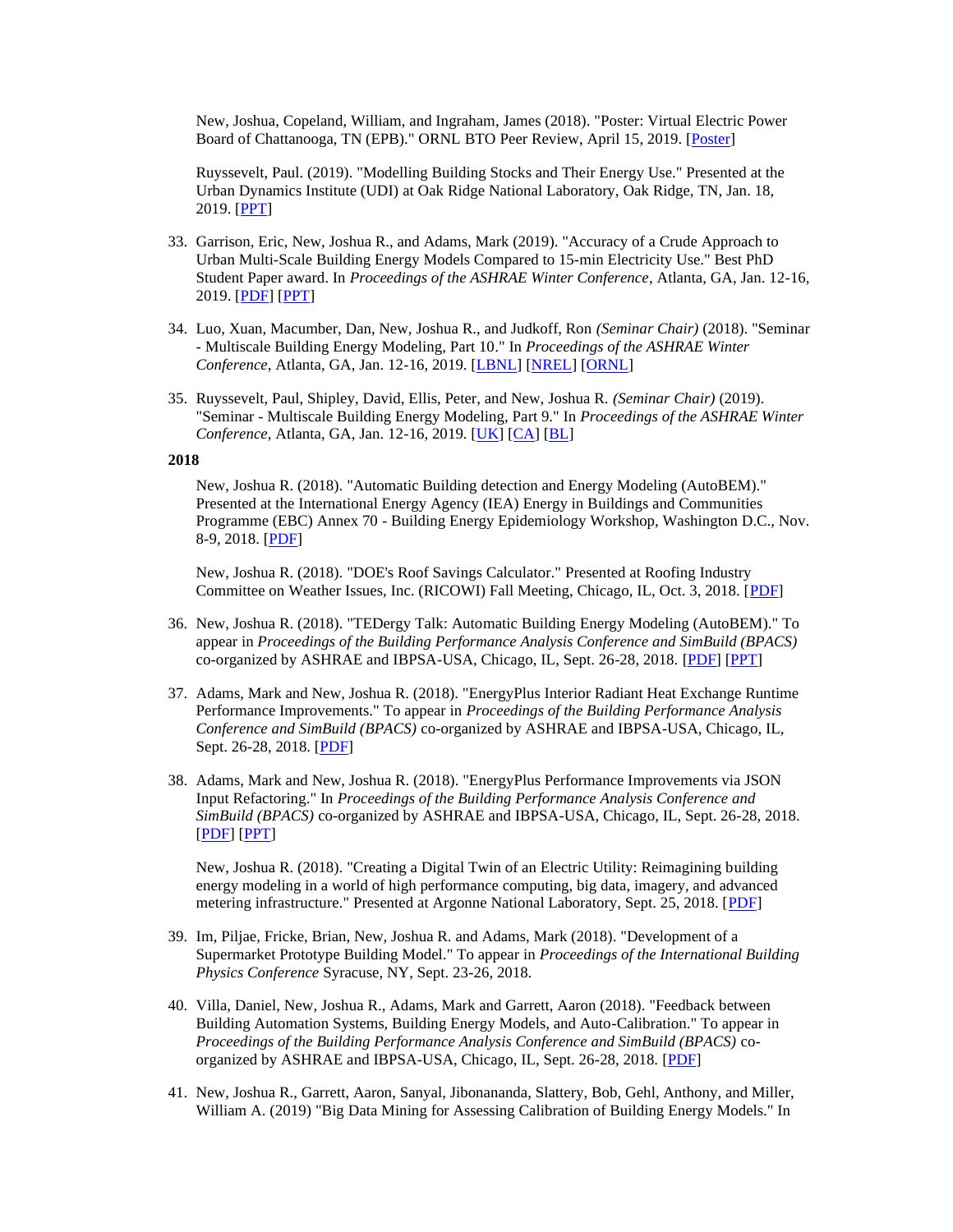*International Journal of Computer & Software Engineering (IJCSE)*, volume 3, issue 136, Sept. 8, 2018. [\[PDF\]](https://www.graphyonline.com/archives/archivedownload.php?pid=IJCSE-136)

- 42. Palko, Greg, Thompson, Woody, Terrell, Steven, New, Joshua R., and Dovel, E.W. (2018). "Audits 1." To appear in *Proceedings of Energy Exchange 2018*, Cleveland, OH, Aug. 21-23, 2018. [\[PDF\]](http://web.eecs.utk.edu/~new/presentations/2018_EnergyExchange_AutoBEM.pdf)
- 43. Rose, Amy, Allen, Melissa, Omitaomu, Femi, Yuan, Jiangye, New, Joshua R., Branstetter, Marcia, Sylvester, Linda, Seals, Matthew, Carvalhaes, Thomaz, Kolosna, Carl, Adams, Mark, Bhandari, Mahabir, Shrestha, Som, and Berres, Anne (2018). "Development of an Urban Microclimate and Energy Planning Tool (Urban-MET)." LDRD Report: 105920, LDRD LOIS #7909, July 2018.
- 44. Im, Piljae and New, Joshua R. (2018). "Updated OpenStudio (OS) Small Office Prototype Model." ORNL internal report ORNL/SPR-2018/885, June 2018, 20 pages.
- 45. Nagpal, Shreshth, Hong, Tianzhen, Cox, Matt, and New, Joshua R. *(Seminar Chair)* (2018). "Seminar 16 - Urban-Scale Energy Modeling, Part 8." In *Proceedings of the ASHRAE Conference*, Houston, TX, June 23, 2018. [\[MIT\]](http://web.eecs.utk.edu/~new/presentations/2018_ASHRAE_UBEM8_MIT.pdf) [\[LBNL\]](http://web.eecs.utk.edu/~new/presentations/2018_ASHRAE_UBEM8_LBNL.pdf) [\[GLG\]](http://web.eecs.utk.edu/~new/presentations/2018_ASHRAE_UBEM8_GLG.pdf)
- 46. New, Joshua R., Adams, Mark, Im, Piljae, Yang, Hsiuhan, Hambrick, Joshua, Copeland, William, Bruce, Lilian, Ingraham, James A. (2018). "Automatic Building Energy Model Creation (AutoBEM) for Urban-Scale Energy Modeling and Assessment of Value Propositions for Electric Utilities." In *Proceedings of the International Conference on Energy Engineering and Smart Grids (ESG)*, Fitzwilliam College, University of Cambridge, Cambridge city, United Kingdom, June 25- 26, 2018. [\[PDF\]](http://web.eecs.utk.edu/~new/publications/2018_ESG_VirtualUtility.pdf) [\[PPT\]](http://web.eecs.utk.edu/~new/presentations/2018_ESG_VirtualUtility.pdf)

New, Joshua R. (2018). "Automatic building detection and Building Energy Model creation (AutoBEM): Reimagining BEM in a world with High Performance Computing, Big Data, Imagery, and Advanced Metering Infrastructure." Presented to the University of Cambridge. Cambridge, UK, June 20, 2018. [\[PPT\]](http://web.eecs.utk.edu/~new/presentations/2018_UnivCambridge.pdf)

- 47. New, Joshua R. (2018). "Big Data Mining for Applied Energy Savings in Buildings." In *Proceedings of the 5th International Conference on Big Data Analysis and Data Mining (BigData)*, Rome, Italy, June 20-21, 2018. [\[PDF\]](http://web.eecs.utk.edu/~new/publications/2018_BigData_Buildings.pdf) [\[PPT\]](http://web.eecs.utk.edu/~new/presentations/2018_BigData_Buildings.pdf)
- 48. New, Joshua R., Bhandari, Mahabir, Shrestha, Som, and Allen, Melissa. (2018). "Creating a Virtual Utility District: Assessing Quality and Building Energy Impacts of Microclimate Simulations." In *Proceedings of the International Conference on Sustainable Energy and Environmental Sensing (SEES)*, Cambridge, UK, June 18-19, 2018. [\[PDF\]](http://web.eecs.utk.edu/~new/publications/2018_SEES_UtilityWeather.pdf) [\[PPT\]](http://web.eecs.utk.edu/~new/presentations/2018_SEES_UtilityWeather.pdf)

Ingraham, James A. and New, Joshua R. (2018). "Virtual EPB." Presented to Building Technologies Office following the *BTO Peer Review*, 87 slides. Arlington, VA, May 3, 2018. [\[PPT\]](http://web.eecs.utk.edu/~new/presentations/2018_BTO_PeerReview_New_Ingraham_BTO-VirtualEPB_public.pdf)

- 49. New, Joshua, Adams, Mark, Garrison, Eric, Yang, Hsiuhan, Omitaomu, Olufemi, Rose, Amy (2018). "Data Sources and Assumptions Underlying Virtual-EPB Analysis." ORNL internal report ORNL/TM-2018/841, March 2018, 23 pages.
- 50. Malhotra, Mini, New, Joshua R., and Im, Piljae (2018). "Prototype Courthouse Building Energy Model: Building and System Characteristics." ORNL internal report ORNL/TM-2017/2, February 2018, 79 pages. [\[PDF\]](http://web.eecs.utk.edu/~new/publications/2017_IR_Courthouse.pdf)

New, Joshua R. (2018). "Potential Impacts of Climate Change on the Built Environment and Urban Microclimates." Presented to Technical Committee 4.2 - Climatic Information. *ASHRAE Winter Conference*, 26 slides. Chicago, IL, January 23, 2018. [\[PPT\]](http://web.eecs.utk.edu/~new/presentations/2018_ASHRAE_GW_Microclimate.pdf)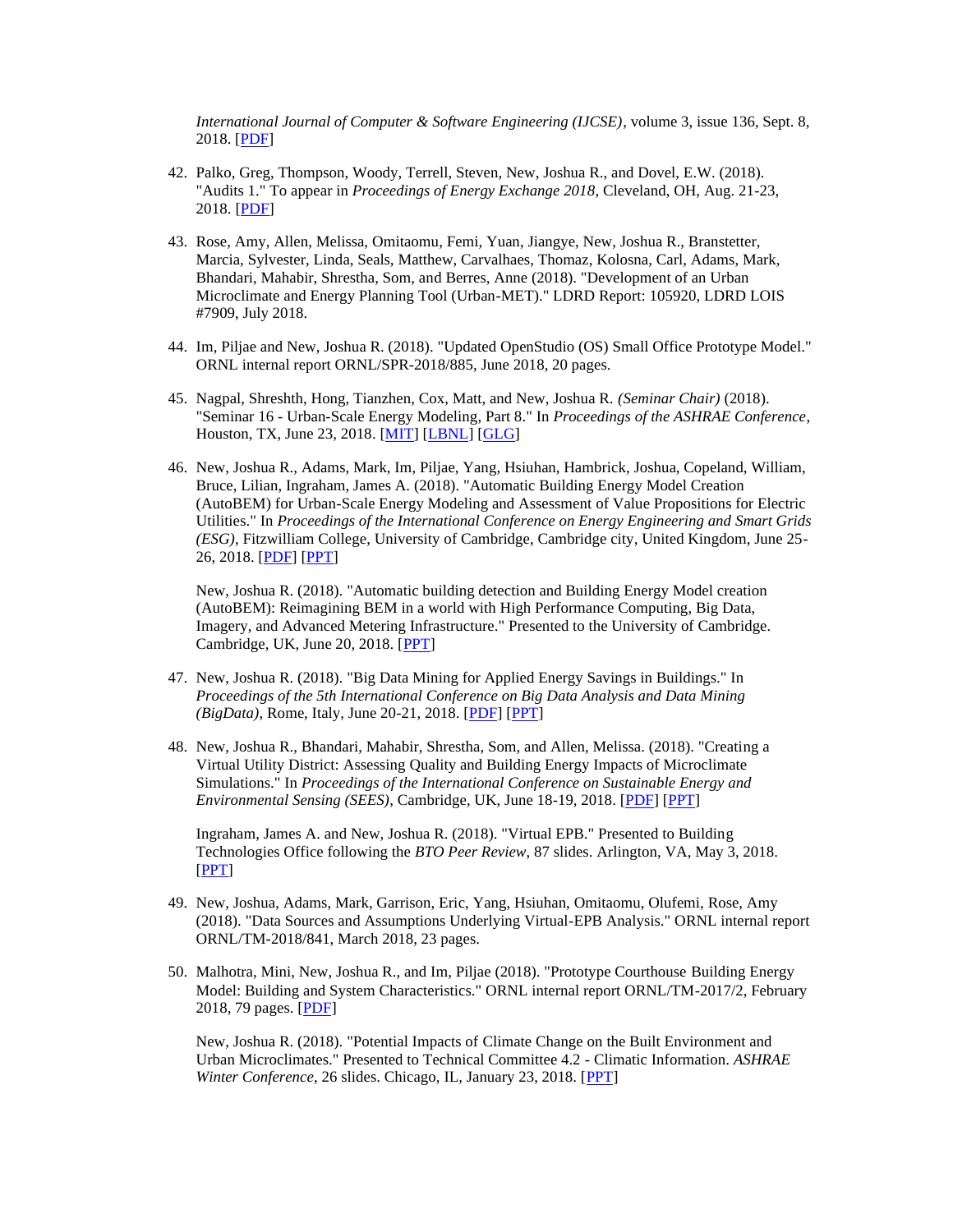- 51. Im, Piljae and New, Joshua R. (2018). "Updated OpenStudio (OS) Medium Office Prototype Model." ORNL internal report ORNL/SPR-2018/783, February 2018, 20 pages.
- 52. Leung, Luke, Phillips, Duncan, and New, Joshua R. *(Seminar Chair)* (2018). "Seminar 27 Urban-Scale Energy Modeling, Part 7." In *Proceedings of the ASHRAE Winter Conference*, Chicago, IL, January 22, 2018. [\[RWDI\]](http://web.eecs.utk.edu/~new/presentations/2017_ASHRAE_UBEM7_RWDI.pdf) [\[SOM\]](http://web.eecs.utk.edu/~new/presentations/2017_ASHRAE_UBEM7_SOM.pdf)

#### **2018**

- 53. Shen, Bo, New, Joshua R., and Baxter, Van. (2017). "Air Source Integrated Heat Pump Simulation Model for EnergyPlus." In *Journal of Energy and Buildings*, volume 156, pp. 197-206, December 2017. [\[ENB\]](https://doi.org/10.1016/j.enbuild.2017.09.064) [\[PDF\]](http://web.eecs.utk.edu/~new/publications/2017_ENB_ASIHP.pdf)
- 54. New, Joshua R., Omitaomu, Olufemi, Yuan, Jiangye, Yang, Hsiuhan (Lexie), Carvalhaes, Thomaz, Sylvester, Linda, and Adams, Mark (2017). "AutoBEM: Automatic Detection and Creation of Individual Building Energy Models for Each Building in an Area of Interest." In *Proceedings of the 2nd International Energy and Environment Summit*, Dubai, UAE, November 18-20, 2017. [\[PDF\]](http://web.eecs.utk.edu/~new/publications/2017_IEES_AutoBEM.pdf) [\[PPT\]](http://web.eecs.utk.edu/~new/presentations/2017_IEES_AutoBEM.pdf)

New, Joshua R. (2017). "Automatic Building Energy Model Creation (AutoBEM) and a sampling of ORNL capabilities related to Artificial Intelligence and Buildings." Presented as part of the East Tennessee ASHRAE chapter meeting, Knoxvile, TN, November 15, 2017. [\[PPT\]](http://web.eecs.utk.edu/~new/presentations/2017_ASHRAE_local.pdf)

New, Joshua R. (2017). "How to use DOE's Roof Savings Calculator." Presented as part of the Metal Building Manufacturers Association (MBMA) Energy Workshop, Atlanta, GA, November 1, 2017. [\[PPT\]](http://web.eecs.utk.edu/~new/presentations/2017_MBMA.pdf)

Kim, D., Cox S., Cho, H., and Im, P. (2017). "Performance Evaluation and Energy Savings Analysis of Variable Refrigerant Flow (VRF) Systems in U.S. Climate Locations." In *Energy Reports*, volume 3, pp. 85-93, November 2017. [\[Energy Reports\]](https://doi.org/10.1016/j.egyr.2017.05.002)

55. New, Joshua R., Kumar, Jitendra, Hoffman, Forrest (2017). "Potential Impacts of Climate Change on the Built Environment: ASHRAE Climate Zones, Building Codes, and National Energy Efficiency." In *3rd Annual Congress on Pollution and Global Warming*, Atlanta, GA, October 16- 18, 2017. [\[PDF\]](http://web.eecs.utk.edu/~new/publications/2017_GW_CZs.pdf) [\[PPT\]](http://web.eecs.utk.edu/~new/presentations/2017_GW_CZs.pdf)

New, Joshua R. (2017). "ORNL projects related to the Urban Dynamics Institute (UDI) and Automatic Building Energy Model creation (AutoBEM)." Presented as part of a multi-lab workshop at the *Smart Cities Week*, Washington, D.C., October 3, 2017. [\[PPT\]](http://web.eecs.utk.edu/~new/presentations/2017_SmartCitiesWeek.pdf)

- 56. Edwards, Richard E., New, Joshua R., Parker, Lynne E., Cui, Borui, and Dong, Jin (2017). "Constructing Large Scale Surrogate Models from Big Data and Artificial Intelligence." In *Journal of Applied Energy*, volume 202, pp. 685-699, September 2017. [\[Applied Energy\]](http://www.sciencedirect.com/science/article/pii/S0306261917307043) [\[PDF\]](http://web.eecs.utk.edu/~new/publications/2017_APEN_Surrogates.pdf)
- 57. Sun, Kaiyu, O'Neill, Zheng, Heo, Yeonsok, New, Joshua R. (2017). "Seminar What's New in Building Energy Model Calibration." In *Proceedings of the Building Simulation Conference*, San Francisco, CA, August 6-8, 2017. [\[PPT\]](http://web.eecs.utk.edu/~new/presentations/2017_IBPSA_Calibration.pdf)

Adams, Mark B., Witte, Michael J. and Glazer, Jason (2017). "EnergyPlus IDF Workflows in a Future JSON World." Mini-workshop at the *Building Simulation Conference*, San Francisco, CA, August 6-8, 2017. [\[PPT\]](http://web.eecs.utk.edu/~new/presentations/2017_IBPSA_JSON.pdf)

Kim, D., Cho, H., Im, P., and Cox, S. (2017). "Modeling and Calibration of a Variable Refrigerant Flow (VRF) System with a Dedicated Outdoor Air System (DOAS)." In *Proceedings of the Building Simulation Conference*, San Francisco, CA, August 6-8, 2017. [\[PDF\]](http://web.eecs.utk.edu/~new/publications/2017_BS_VRF_DOAS.pdf) [\[Poster\]](http://web.eecs.utk.edu/~new/publications/2017_BS_VRF_DOAS_Poster.pdf)

58. Carvalhaes, Thomaz, Seals, Matthew, Allen, Melissa, New, Joshua, Omitaomu, Olufemi, and Yuan, Jiangye (2017). "Developing 3D Morphologies for Simulating Building Energy Demand in Urban Microclimates Part. 1." ORNL internal report ORNL/TM-2017/354, July 2017, 29 pages.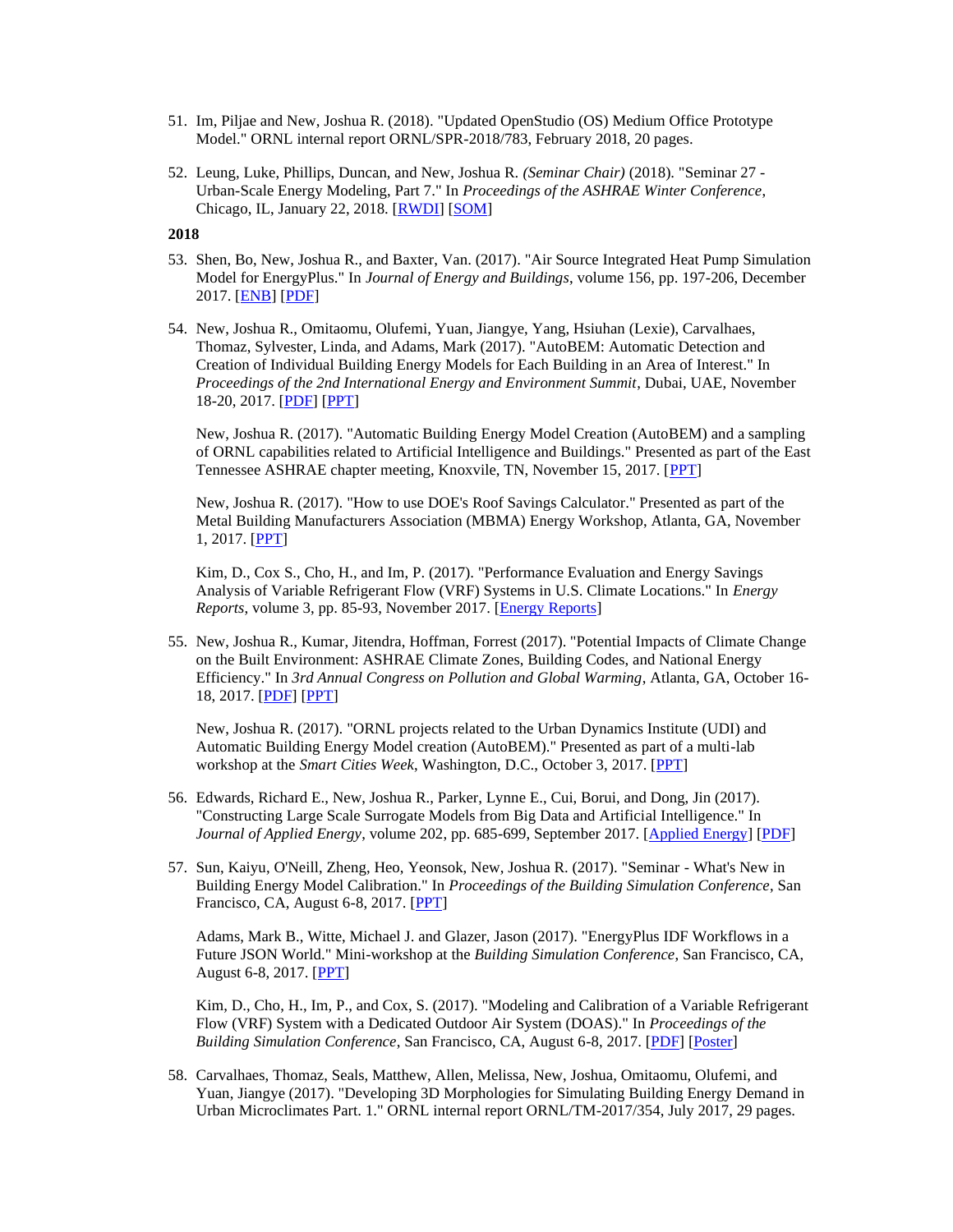- 59. New, Joshua R., Chen, Yixing, Choi, Joon-Ho, and Bass Abushakra *(Seminar Chair)* (2017). "Seminar 28 - Urban-Scale Energy Modeling, Part 5" presenting "Automatic Building Energy Model Creation (AutoBEM)." In *Proceedings of the ASHRAE Annual Conference*, Long Beach, CA, June 26, 2017. [\[ORNL\]](http://web.eecs.utk.edu/~new/presentations/2017_ASHRAE_UBEM5_ORNL.pdf) [\[LBNL\]](http://web.eecs.utk.edu/~new/presentations/2017_ASHRAE_UBEM5_LBNL.pdf) [\[USC\]](http://web.eecs.utk.edu/~new/presentations/2017_ASHRAE_UBEM5_USC.pdf)
- 60. Muehleisen, Ralph, Crawley, Drury, and Joshua New *(Seminar Chair)* (2017). "Seminar 55 Urban-Scale Energy Modeling, Part 6." In *Proceedings of the ASHRAE Annual Conference*, Long Beach, CA, June 28, 2017. [\[ANL\]](http://web.eecs.utk.edu/~new/presentations/2017_ASHRAE_UBEM6_ANL.pdf) [\[Bentley\]](http://web.eecs.utk.edu/~new/presentations/2017_ASHRAE_UBEM6_Bentley.pdf)

Pallin, Simon, Stockdale, Michaela, Boudreaux, Philip, Buechler, Elizabeth, and Carpenter, Jared (2017). "Effects of air leakage on buildings overall thermal resistances based on U.S. climate zones." In *Proceedings of the 2017 ASHRAE Conference*, Long Beach, CA, June 24-28, 2017.

- 61. Bhandari, Mahabir, Shrestha, Som, New, Joshua R., and Allen, Melissa (2017). "Comparison of Microclimate Simulated Weather Data to ASHRAE Clear Sky Model and Measured Data." ORNL internal report ORNL/TM-2017/241, April 2017, 27 pages.
- 62. Allen, Melissa, Rose, Amy, New, Joshua, Omitaomu, Femi, Yuan, Jiangye, and Branstetter, Marcia (2017). "Understanding the Relationships among City Microclimate, Morphology, and Energy Use." In *Proceedings of the 2017 American Association of Geographers*, Boston, MA, April 2017. [\[PDF\]](http://web.eecs.utk.edu/~new/publications/2017_AAG_UrbanMET.pdf) [\[PPT\]](http://web.eecs.utk.edu/~new/presentations/2017_AAG_UrbanMET.pdf)

New, Joshua R., Adams, Mark, Bhandari, Mahabir, Shrestha, Som, and Sanyal Jibonananda (2017). "Auto-generated Building Energy Models (AutoBEM) of Urban Morphologies and Analysis of Microclimate Interaction." Presented to the Urban Dynamics Institute Scientific Advisory Board, March 23, 2017. [\[Poster\]](http://web.eecs.utk.edu/~new/publications/2017_UDI_Poster.pdf)

63. Pallin, Simon, Boudreaux, Philip, Shrestha, Som, Adams, Mark, and New, Joshua R. (2017). "State-of-the-Art for Hygrothermal Simulation Tools." ORNL internal report ORNL/TM-2017/92, March 30, 2017, 22 pages.

Ozmen, Ozgur, Nutaro, James, Sanyal, Jibonananda, Olama, Mohammed (2017). "Simulationbased Testing of Control Software." ORNL internal report ORNL/TM-2017/45, February 28, 2017, 27 pages. [\[PDF\]](http://info.ornl.gov/sites/publications/files/Pub72642.pdf)

Srivastava, Prateek, Khan, Yasin, Mathur, Jyotirmay and Bhandari, Mahabir (2017). "Analysis of Radiant Cooling System Integrated with Cooling Tower for Composite Climatic Conditions." In *Proceedings of the Building Simulation Conference*, San Francisco, CA, August 6-8, 2017.

Mathur, Jyotirmay, Bhandari, Mahabir, Khan, Yasin (2017). "Energy-Saving Potential of a Radiant Cooling System in Different Climate Zones of India." In *Journal of Science and technology for the Built Environment*.

Mathur, Jyotirmay, Bhandari, Mahabir, Kumar, Vivek, Khan, Yasin and Kumar, Prateek (2017). "Development of Heat Transfer Model for Ceiling Radiant Cooling Panel through Combined Experimental and Simulation Study." In *Journal of ASHRAE Transaction*, poster in *Proceedings of the ASHRAE Winter Conference*, Las Vegas, NV, January 1, 2017.

- 64. Im, Piljae, Bhandari, Mahabir, and New, Joshua R. (2017). "Calibrated EnergyPlus Model of Flexible Research Platform (FRP) with Baseline RTU-VAV Reheat System." ORNL internal report ORNL/TM-2017/4, January 31, 2017, 22 pages.
- 65. Im, Piljae and New, Joshua R. (2017). "Updated OpenStudio (OS) Large Office Prototype Model." ORNL internal report ORNL/TM-2017/1, January 31, 2017, 19 pages.
- 66. Allen, Melissa, Bobker, Michael, Khan, Haider, Crawley, Drury, and Joshua New *(Seminar Chair)* (2017). "Seminar 55 - Urban-Scale Energy Modeling, Part 4." In *Proceedings of the*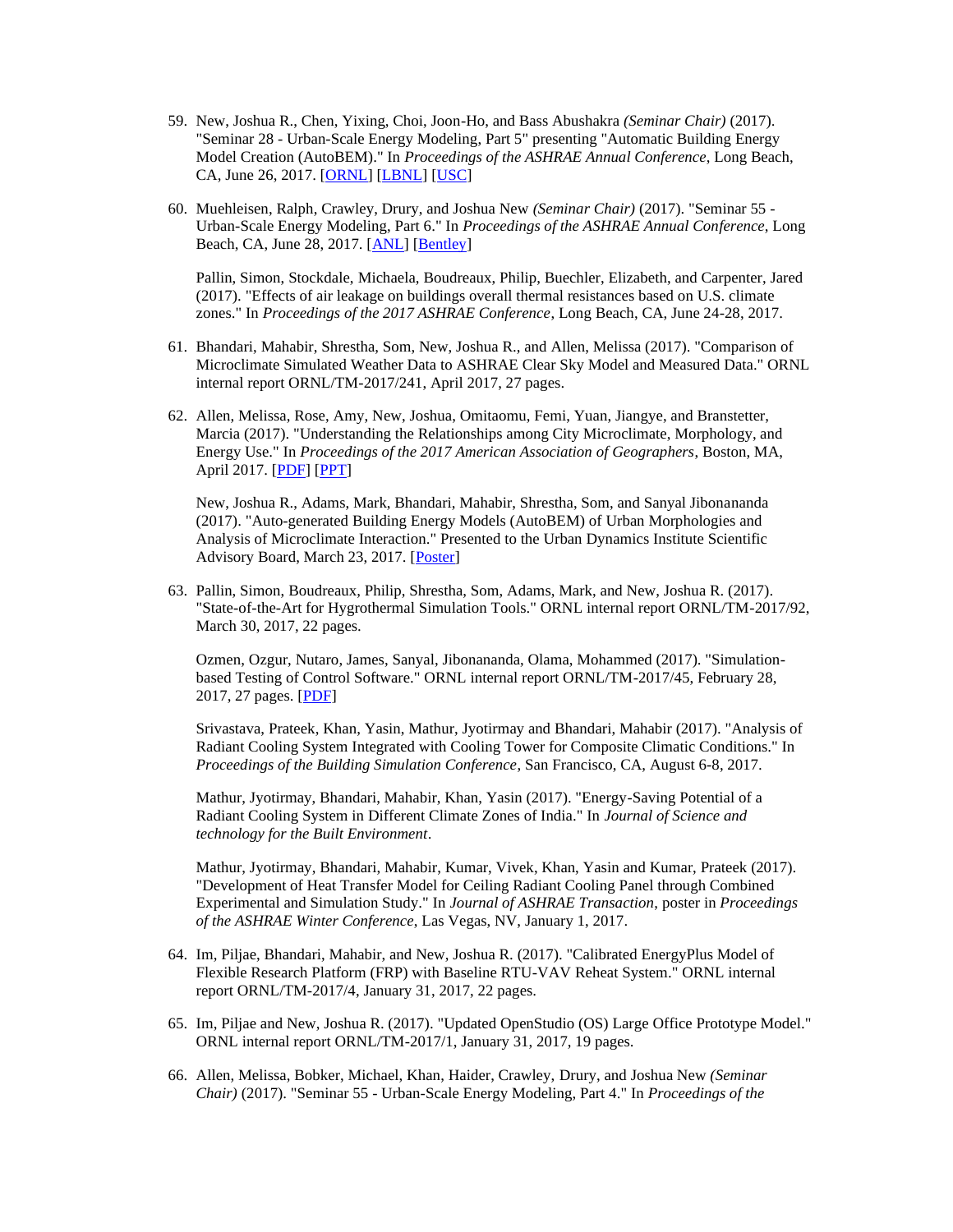*ASHRAE Winter Conference*, Las Vegas, NV, January 31, 2017. [\[ORNL\]](http://web.eecs.utk.edu/~new/presentations/2017_ASHRAE_Winter_UBEM4_ORNL) [\[CUNY\]](http://web.eecs.utk.edu/~new/presentations/2017_ASHRAE_Winter_UBEM4_CUNY.pdf) [\[ICF\]](http://web.eecs.utk.edu/~new/presentations/2017_ASHRAE_Winter_UBEM4_ICF.pdf) [\[Bentley\]](http://web.eecs.utk.edu/~new/presentations/2017_ASHRAE_Winter_UBEM4_Bentley.pdf)

67. Hong, Tianzhen, Muehleisen, Ralph, Long, Nicholas, and Joshua New *(Seminar Chair)* (2017). "Seminar 43 - Urban-Scale Energy Modeling, Part 3." In *Proceedings of the ASHRAE Winter Conference*, Las Vegas, NV, January 31, 2017. [\[LBL\]](http://web.eecs.utk.edu/~new/presentations/2017_ASHRAE_Winter_UBEM3_LBNL.pdf) [\[ANL\]](http://web.eecs.utk.edu/~new/presentations/2017_ASHRAE_Winter_UBEM3_ANL.pdf) [\[NREL\]](http://web.eecs.utk.edu/~new/presentations/2017_ASHRAE_Winter_UBEM3_NREL.pdf)

Judkoff, Ron, Haves, Phil, Im, Piljae, and Muehleisen, Ralph. (2017). "Validation and Uncertainty Characterization for Energy Simulation." Presented to ASHRAE SSPC 140, January 30, 2017. [\[NREL\]](http://web.eecs.utk.edu/~new/presentations/2017_ASHRAE_140_NREL.pdf) [\[ORNL\]](http://web.eecs.utk.edu/~new/presentations/2017_ASHRAE_140_ORNL.pdf) [\[ANL\]](http://web.eecs.utk.edu/~new/presentations/2017_ASHRAE_140_ANL.pdf) [\[LBL\]](http://web.eecs.utk.edu/~new/presentations/2017_ASHRAE_140_LBNL.pdf)

Buechler, Elizabeth, Pallin, Simon, Boudreaux, Philip, and Stockdale, Michaela (2017). "Probabilistic modeling of the indoor climates of residential buildings using EnergyPlus." In Journal of Building Physics.

#### **2016**

- 68. Adams, Mark, Shires, Preston, Burova, Ksenia and New, Joshua R. (2016). "EnergyPlus Refactoring and Performance Improvements." ORNL internal report ORNL/TM-2016/342, December 28, 2016, 15 pages.
- 69. Im, Piljae, New, Joshua R., and Bhandari, Mahabir S. (2016). "MultiYear Plan for Validation of EnergyPlus Multi-Zone HVAC System using ORNL's Flexible Research Platform." ORNL internal report ORNL/TM-2016/286, October 20, 2016, 22 pages. [\[ORNL\]](http://info.ornl.gov/sites/publications/Files/Pub68267.pdf) [\[PDF\]](http://web.eecs.utk.edu/~new/publications/2016_IR_ValidationMultiYearPlan.pdf)

Adams, Mark, and Martin, Chris. (2016). "OpenStudio Refactor and Performance Improvements." ORNL internal report ORNL/TM-2016/342, October 4, 2016, 20 pages.

New, Joshua R. (2016). "Autotune calibrates models to building use data." Oak Ridge, TN, August 26, 2016. [\[YouTube\]](https://www.youtube.com/watch?v=6ejLq7p7yqU)

70. Chaudhary, Gaurav, New, Joshua R., Sanyal, Jibonananda, Im, Piljae, O'Neill, Zheng, and Garg, Vishal (2016). "Evaluation of 'Autotune' Calibration Against Manual Calibration of Building Energy Models." In *Journal of Applied Energy*, volume 182, pp. 115-134, August 2016. [\[PDF\]](http://dx.doi.org/10.1016/j.apenergy.2016.08.073)

Ozmen, Ozgur, Nutaro, James, and Sanyal, Jibonananda. (2016). "Simulation-Based Testing of Control Software via Functional Mock-Up Unit Integration." To appear in *Proceedings of the North America Modelica Users' Group Conference*, Troy, MI, September 29, 2016.

71. Brown, Jason, Allen, Melissa, Scheer, David, and Joshua New *(Seminar Chair)* (2016). "Seminar 56 - Data Sources toward Urban-Scale Energy Modeling, Part 2." In *Proceedings of the ASHRAE Annual Conference*, St. Louis, MO, June 29, 2016. [\[GATech\]](http://web.eecs.utk.edu/~new/presentations/2016_ASHRAE_Seminar56_GATech.pdf) [\[ORNL\]](http://web.eecs.utk.edu/~new/presentations/2016_ASHRAE_Seminar56_ORNL.pdf) [\[Autodesk\]](http://web.eecs.utk.edu/~new/presentations/2016_ASHRAE_Seminar56_Autodesk.pdf)

New, Joshua R. (2016). "How to Use the Roof Savings Calculator." Oak Ridge, TN, July 22, 2016. [**YouTube**]

- 72. Cerezo, Carlos, Heo, Yeonsook, and Joshua New *(Seminar Chair)* (2016). "Seminar 39 Data Sources toward Urban-Scale Energy Modeling, Part 1." In *Proceedings of the ASHRAE Annual Conference*, St. Louis, MO, June 28, 2016. [\[MIT\]](http://web.eecs.utk.edu/~new/presentations/2016_ASHRAE_Seminar39_MIT.pdf) [\[UK\]](http://web.eecs.utk.edu/~new/presentations/2016_ASHRAE_Seminar39_UnivCambridge.pdf)
- 73. New, Joshua R. (2016). "Design of Experiments: Statistical Confidence with Fewer Simulations" presented as part of "Seminar 22 - Large-Scale Computing." In *Proceedings of the ASHRAE Annual Conference*, 25 slides, St. Louis, MO, June 27, 2016. [\[PPT\]](http://web.eecs.utk.edu/~new/presentations/2016_ASHRAE_Seminar22_doe.pdf)

Bhandari, Mahabir, Im, Piljae, and New, Joshua R. (2016). "Validation and Uncertainty Characterization for Energy Simulation." Presented to ASHRAE Standing Standard Project Committee 140 (SSPC 140). St. Louis, MO, June 27, 2016. [\[PPT\]](http://web.eecs.utk.edu/~new/presentations/2016_ASHRAE_140_Validation_June.pdf)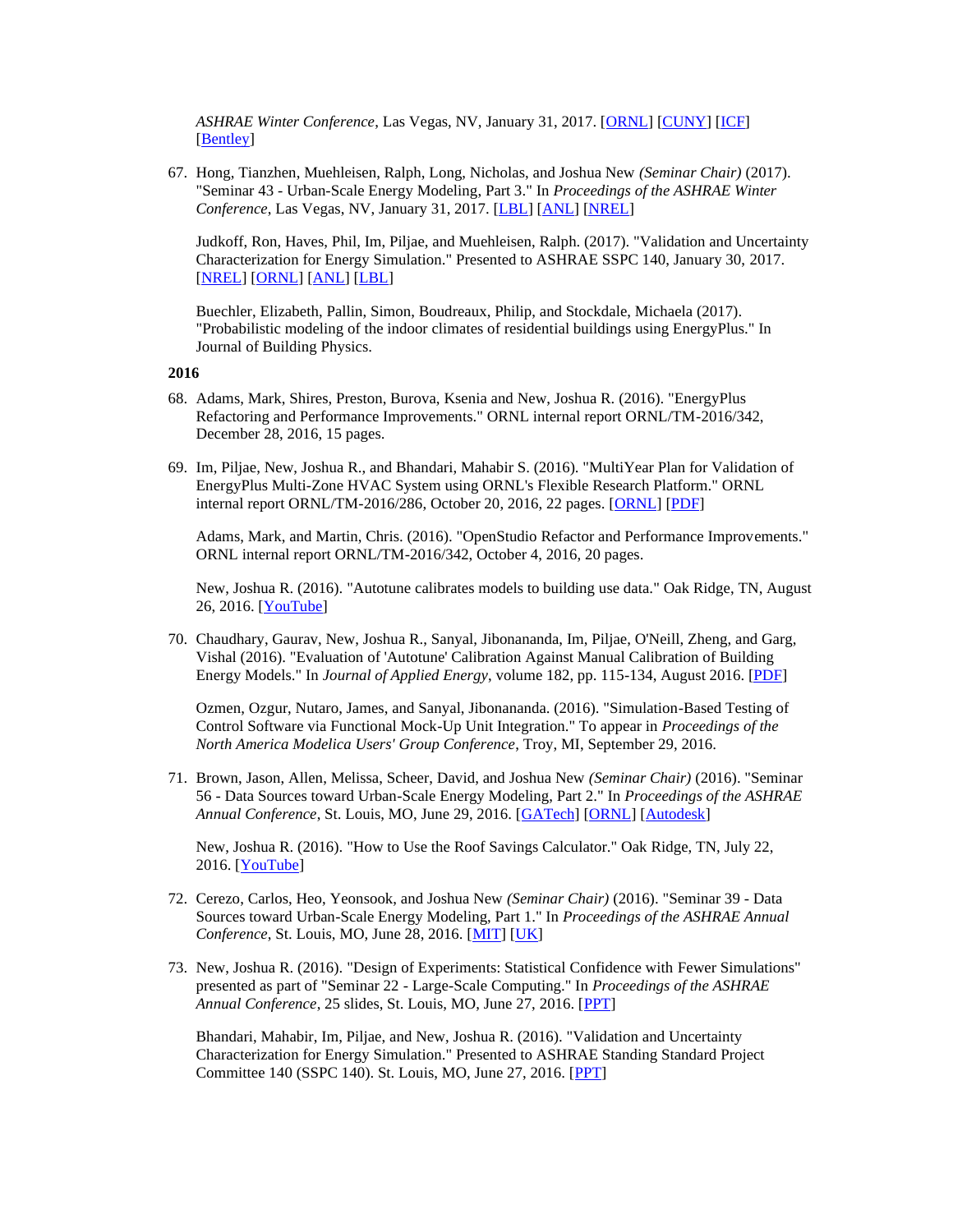74. Ozmen, Ozgur, Nutaro, James, Mark, and New, Joshua R. (2016). "Parallel Execution of Functional Mock-up Units in Buildings Modeling." ORNL internal report ORNL/TM-2016/173, June 15, 2016, 33 pages. [\[ORNL\]](http://info.ornl.gov/sites/publications/Files/Pub62531.pdf) [\[PDF\]](http://web.eecs.utk.edu/~new/publications/2016_IR_FMU.pdf)

New, Joshua R. (2016). "Software Tools and Modeling for Building Energy Efficiency." Presented to the Polyisocyanurate Insulation Manufacturers Association (PIMA). Oak Ridge, TN, June 8, 2016. [\[PPT\]](http://web.eecs.utk.edu/~new/presentations/2016_PIMA_public.pdf)

75. Im, Piljae, New, Joshua R., and Bhandari, Mahabir S. (2016). "Validation Plan for EnergyPlus Multi-Zone HVAC System using ORNL's Flexible Research Platforms." ORNL internal report ORNL/TM-2016/101, June 1, 2016, 22 pages.

New, Joshua R. (2016). *Invited Speaker.* "How to use DOE's Roof Savings Calculator." Presented at the International Radiant Insulation Manufacturers' Conference (I-RIM) pre-show event. Hollywood, FL, May 31, 2016. [\[PPT\]](http://web.eecs.utk.edu/~new/presentations/2016_IRIM.pdf)

76. Shen, Bo, Adams, Mark, New, Joshua R. (2016). "EnergyPlus Air Source Integrated Heat Pump Model." ORNL internal report ORNL/TM-2016/141, April 7, 2016, 23 pages.

77. New, Joshua R., Miller, William A., Huang, Yu (Joe), and Levinson, Ronnen. (2016). "Comparison of Software Models for Energy Savings from Cool Roofs" [Special issue]. *Journal of Energy and Buildings* on *Countermeasures to Urban Heat Island*, volume 114, issue 0, pp. 130-135, February 2016. [\[ENB\]](http://dx.doi.org/10.1016/j.enbuild.2015.06.020) [\[PDF\]](http://web.eecs.utk.edu/~new/publications/2015_EandB_RSC_Software_Comparison.pdf)

Rose, Amy, Allen, Melissa, Omitaomu, Olufemi, Yuan, Jiangye, New, Joshua R., Branstetter, Marcia, and Wilbanks, Thomas (2016). "Modeling Urban Energy Savings Scenarios using Earth System Microclimate and Urban Morphology." Poster presented to the Urban Dynamics Institute. Oak Ridge, TN, February 2, 2016. [\[Poster\]](http://web.eecs.utk.edu/~new/presentations/2016_UDI_UrbanMETPoster.pdf)

Sanyal, Jibonanda and New, Joshua R. (2016). "Supercomputer Assisted Generation of Machine Learning Agents for the Calibration of Building Energy Models." Poster presented the Urban Dynamics Institute. Oak Ridge, TN, February 2, 2016. [\[Poster\]](http://web.eecs.utk.edu/~new/presentations/2013_XSEDE_poster.pdf)

New, Joshua R. (2016). "Validation using ORNL Flexible Research Platform 2." Presented to ASHRAE Standing Standard Project Committee 140 (SSPC 140). Orlando, FL, January 25, 2016. [\[PPT\]](http://web.eecs.utk.edu/~new/presentations/2016_ASHRAE_140_Validation.pdf)

78. Garrett, Aaron and New, Joshua R. (2016). "Suitability of ASHRAE Guideline 14 Metrics for Calibration." Technical paper. To appear in *Proceedings of the ASHRAE Winter Conference and ASHRAE Transactions 2016, volume 122, part 1*, Orlando, FL, January 23-27, 2016.

79. New, Joshua R. (2016). "Autotune Calibration and Trinity Test Evaluation" presented as part of "Seminar - Simulation Calibration Methods: Which Should I Choose?" To appear in *Proceedings of the ASHRAE Winter Conference*. Orlando, FL, January 27, 2016. [\[PPT\]](http://web.eecs.utk.edu/~new/presentations/2016_ASHRAE_Seminar59_CalibrationChoice.pdf)

## **2015**

Allen, Melissa, Rose, Amy, Branstetter, Marcia, Yuan, Jiangye, New, Joshua R., Omitaomu, Olufemi, and Wilbanks, Thomas (2015). "Modeling Urban Energy Savings Scenarios using Earth System Microclimate and Urban Morphology." Presented for the American Geophysical Union, 14 slides. San Francisco, CA, December 14-18, 2015. [\[PPT\]](http://web.eecs.utk.edu/~new/presentations/2015_AGU_UrbanMET.pdf)

80. Sanyal, Jibonananda, New, Joshua R., Nutaro, James, and Kuruganti, Teja (2015). "The Modbus Definition Language Specification: A First Step Towards Device Interoperability." To appear in *Proceedings of the Building Simulation 2015 Conference*, Hyderabad, India, December 7-9, 2015. [\[PDF\]](http://web.eecs.utk.edu/~new/publications/2015_BS_Modbus.pdf) [\[PPT\]](http://web.eecs.utk.edu/~new/presentations/2015_BS_Modbus.pdf)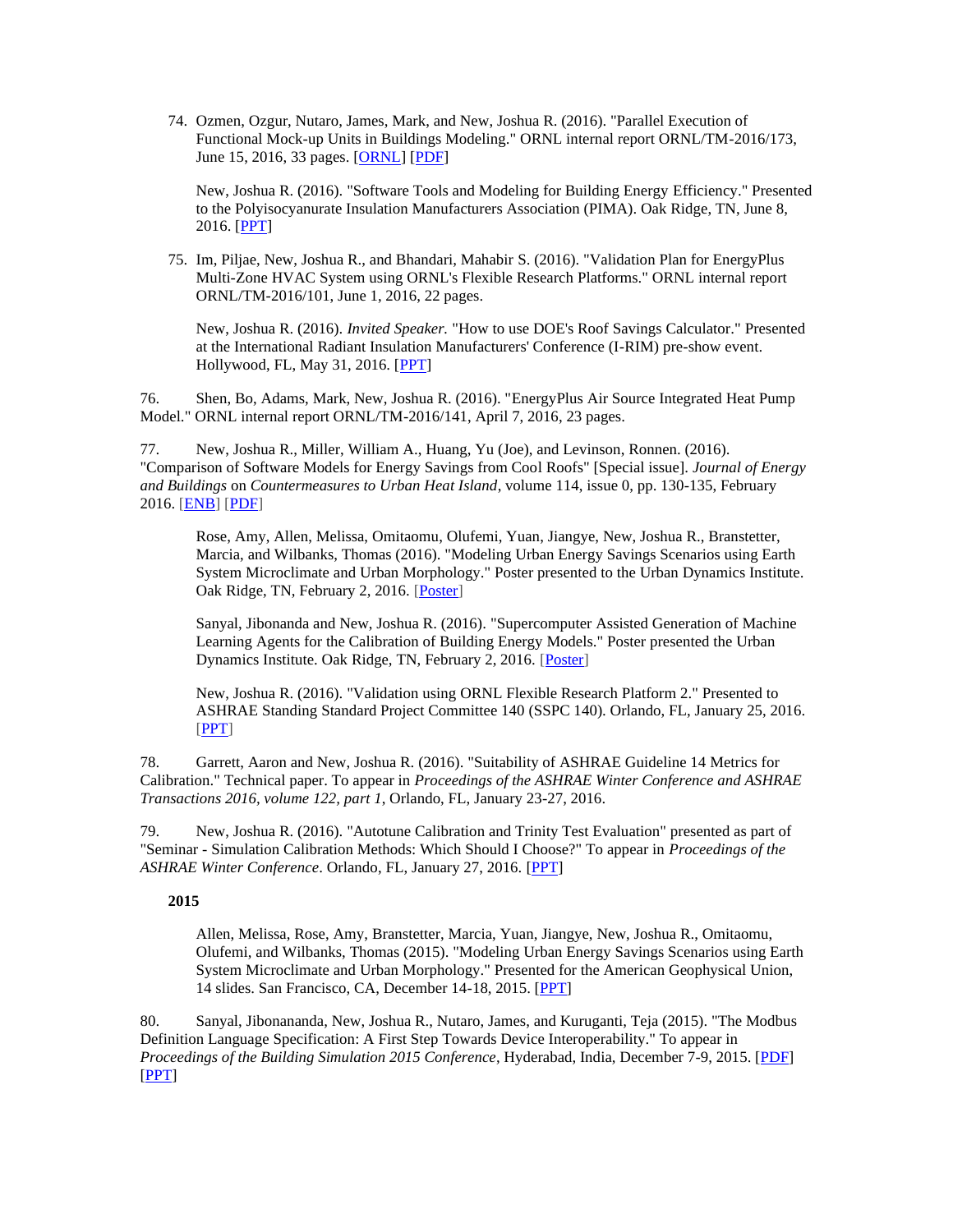81. Huang, Yu (Joe), New, Joshua R., Miller, William A., and Levinson, Ronnen (2015). "A Web-Based Simulation Tool on The Performance of Different Roofing Systems." To appear in *Proceedings of the Building Simulation 2015 Conference*, Hyderabad, India, December 7-9, 2015. [\[PDF\]](http://web.eecs.utk.edu/~new/publications/2015_BS_RSC.pdf) [\[PPT\]](http://web.eecs.utk.edu/~new/presentations/2015_BS_RSC.pdf)

New, Joshua R. (2015). "Software vs. Reality - Bridging the Gap." *Invited Speaker.* Presented for the IBPSA-North Texas Chapter, 32 slides, webinar. Oak Ridge, TN, October 28, 2015. [\[PPT\]](http://web.eecs.utk.edu/~new/presentations/2016_IBPSA_public.pdf)

New, Joshua R. (2015). "DOE's Roof Savings Calculator." *Invited Keynote Speaker.* Presented at the Radiant Insulation Manufacturer's Association International (RIMA-I), 47 slides. Tampa Bay, FL, October 24, 2015. [\[PPT\]](http://web.eecs.utk.edu/~new/presentations/2016_RIMA_public.pdf)

82. Yuan, Jiangye, New, Joshua R., Sanyal, Jibonananda, and Omitaomu, Olufemi (2015). "Urban Search Data Sources." ORNL internal report ORNL/TM-2015/397, July 31, 2015, 70 pages.

New, Joshua R. (2015). "Autotune Calibration and Uncertainty Quantification." Presented at the International Building Performance Simulation Association (IBPSA-USA) Summer Meeting, 37 slides. Atlanta, GA, June 28, 2015. [\[PPT\]](http://web.eecs.utk.edu/~new/presentations/2015_IBPSA_public.pdf)

New, Joshua R. (2015). "DOE's Roof Savings Calculator." Presented at the EVEREST Visualization Room for the EPDM Roofing Association, 51 slides. Oak Ridge, TN, April 29, 2015. [\[PPT\]](http://web.eecs.utk.edu/~new/presentations/2015_EPDM_public.pdf)

83. Garrett, Aaron and New, Joshua R. (2015). "Scalable Tuning of Building Energy Models to Hourly Data." In *Journal of Energy*, volume 84, pp. 493-502, April 2015. [\[Energy\]](http://www.sciencedirect.com/science/article/pii/S0360544215003084) [\[PDF\]](http://web.eecs.utk.edu/~new/publications/2015_Energy_HourlyCalibration.pdf)

New, Joshua R. (2015). "Data Analytics and Modeling for Building Energy Efficiency." Presented at the Maxlab Visualization Room for David Danielson, Joyce Yang, Roland Risser, and Mark Johnson, 19 slides. Oak Ridge, TN, April 8, 2015. [\[PPT\]](http://web.eecs.utk.edu/~new/presentations/2015_Danielson_public.pdf)

84. Stone, Jackson, Sanyal, Jibonananda, Castello, Charles, and New, Joshua R. (2015). "Gamification: A New Approach to Data Analysis" In *Proceedings of the Modeling and Simulation (MODSIM) World 2015 Conference*, Virginia Beach, VA, March 30-April 2, 2015.

New, Joshua R. (2015). "ORNL Flexible Research Platforms." Presented at the *Workshop for Empirical Validation of Whole Building Energy Simulation Programs*, 41 slides. Chicago, IL, January 28, 2015. [\[PPT\]](http://web.eecs.utk.edu/~new/presentations/2015_Workshop_FRP_Validation_public.pdf)

85. New, Joshua R. (2015). "Autotune Calibration" presented as part of "Seminar 55 - Simulation Calibration." In *Proceedings of the ASHRAE Winter Conference*, 22 slides. Chicago, IL, January 28, 2015. [\[PPT\]](http://web.eecs.utk.edu/~new/presentations/2015_ASHRAE_Autotune.pdf)

New, Joshua R. (2015). "Visualization and Software Simulations for Actualized Energy Savings." Presented at *ASHRAE Local Chapter Meeting*, 62 slides. Knoxville, TN, January 21, 2015. [\[PPT\]](http://web.eecs.utk.edu/~new/presentations/2015_ASHRAE_local.pdf)

## **2014**

86. Garrett, Aaron and New, Joshua R. (2014). "A Scientific Study of Automated Calibration applied to DOE Commercial Reference Buildings." ORNL internal report ORNL/TM-2014/709, automated/reproducile report, December 31, 2014, 114 pages.

87. Gehl, Anthony C., Munk, Jeffrey D., Jackson, Roderick K., Boudreaux, Philip R., Miller, William A., and New, Joshua R. (2014). "Final Review of the Campbell Creek Demonstrations showcased by the Tennessee Valley Authority." ORNL internal report ORNL/TM-2014/666, December 31, 2014, 42 pages.

New, Joshua R. (2014). "Autotune." Presented at *Consortium for Building Energy Innovation's 2nd Annual Building Energy Informatics Summit*, 29 slides. Philadelphia, PA, December 19, 2014. [\[PPT\]](http://web.eecs.utk.edu/~new/presentations/2014_CBEI_Summit.pdf)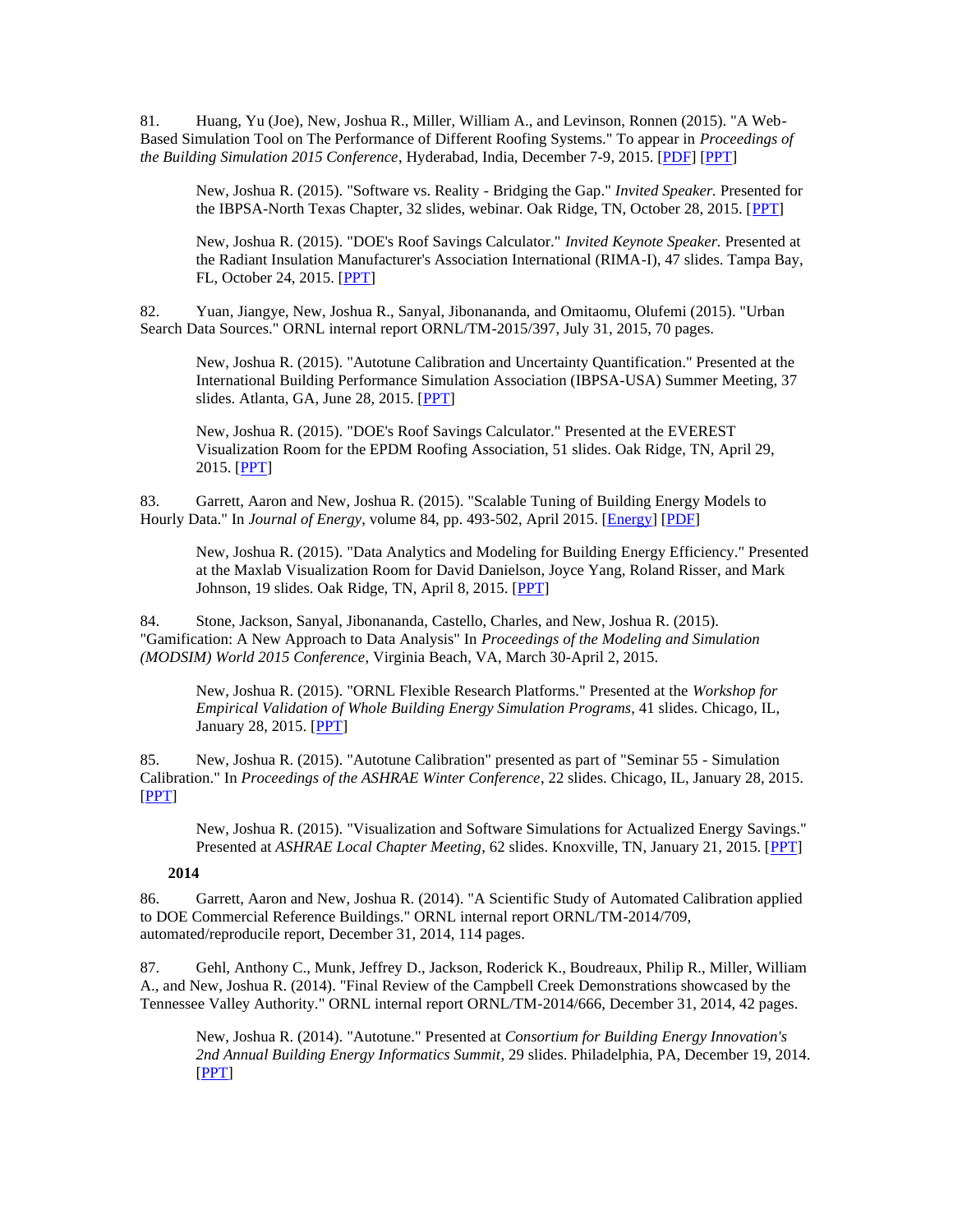New, Joshua R. (2014). "Simulation-informed Optimization and Techniques for Big Data Mining." Presented at *Urban Dynamics Institute Seminar Series*, 60 slides. Oak Ridge, TN, November 17, 2014. [\[PPT\]](http://web.eecs.utk.edu/~new/presentations/2014_UDI_Seminar.pdf)

88. Miller, William A., Shrestha, Som, Gu, Lixing, and New, Joshua R. (2014). "A Comparison of Simulation Capabilities for Ducts." ORNL internal letter report ORNL/LTR-2014/283, November 24, 2014, 54 pages. [\[ORNL\]](http://info.ornl.gov/sites/publications/Files/Pub50835.pdf) [\[PDF\]](http://web.eecs.utk.edu/~new/publications/2014_IR_Ducts.pdf)

New, Joshua R. (2014). "Autotune Building Models: Calibration, Simulation Data, and Data Mining." Presented at *Data Science Seminar Series*, 67 slides. Oak Ridge, TN, October 23, 2014. [\[PPT\]](http://web.eecs.utk.edu/~new/presentations/2014_ORNL_DataSeries.pdf)

89. New, Joshua R., Miller, William A., Huang, Yu (Joe), and Levinson, Ronnen. (2014). "Comparison of Software Models for Energy Savings from Cool Roofs." In *Proceedings of the 3rd International Conference on Countermeasures to Urban Heat Island (IC2UHI)*, Venice, Italy, October 13- 15, 2014. [\[PDF\]](http://web.eecs.utk.edu/~new/publications/2014_IC2UHI.pdf) [\[PPT\]](http://web.eecs.utk.edu/~new/presentations/2014_IC2UHI.pdf)

90. Sanyal, Jibonananda and New, Joshua R. (2014). "Building Simulation Modelers - Are We Big Data Ready?" In *Proceedings of the ASHRAE/IBPSA-USA Building Simulation Conference*, pp. 449-456, Atlanta, GA, September 10-12, 2014. [\[ASHRAE\]](https://www.ashrae.org/File%20Library/docLib/Events/ASHRAE-IPBSA-USA/Presentations/57_Sanyal.pdf) [\[PDF\]](http://web.eecs.utk.edu/~new/publications/2014_Simulation_BigData.pdf) [\[PPT\]](http://web.eecs.utk.edu/~new/presentations/2014_Simulation_BigData.pdf)

91. Ostrouchov, George, New, Joshua R., Sanyal, Jibonananda, and Patel, Pragnesh (2014). "Uncertainty Analysis of a Heavily Instrumented Building at Different Scales of Simulation." In *Proceedings of the 3rd International High Performance Buildings Conference*, Purdue, West Lafayette, IN, July 14-17, 2014. [\[PDF\]](http://web.eecs.utk.edu/~new/publications/2014_Purdue_Uncertainty.pdf) [\[PPT\]](http://web.eecs.utk.edu/~new/presentations/2014_Purdue_Uncertainty.pdf)

92. New, Joshua R. and Sanyal, Jibonananda. (2014). "Supercomputers (Titan!), Big Data Analytics, and Energy Efficient Robo-Homes." In *Codestock*, 77 slides. Knoxville, TN, July 11-12, 2014. [\[PPT\]](http://web.eecs.utk.edu/~new/presentations/2014_Codestock.pdf)

Kumar, Jitendra, Hoffman, Forrest M., New, Joshua R., and Sanyal, Jibonananda (2014). "Reimagining Climate Zones for Energy Efficient Building Codes." Presented to Technical Committee 4.2 - Climatic Information, Research subcommittee. *ASHRAE Annual Conference 2014*, 25 slides. Seattle, WA, June 28-July 2, 2014. [\[PPT\]](http://web.eecs.utk.edu/~new/presentations/2014_ASHRAE_Weather.pdf)

93. Castello, Charles C., Sanyal, Jibonananda, Rossiter, Jeffrey S., Hensley, Zachary P., and New, Joshua R. (2014). "Sensor Data Management, Validation, Correction, and Provenance for Building Technologies." Technical paper TRNS-00223-2013.R1. In*Proceedings of the ASHRAE Annual Conference and ASHRAE Transactions 2014*, Seattle, WA, June 28-July 2, 2014. [\[PDF\]](http://web.eecs.utk.edu/~new/publications/2014_ASHRAE_provDMS_sensorDVC.pdf) [\[PPT\]](http://web.eecs.utk.edu/~new/presentations/2014_ASHRAE_provDMS_sensorDVC.pdf)

94. New, Joshua R., Levinson, Ronnen, Huang, Yu (Joe), Sanyal, Jibonananda, Miller, William A., Mellot, Joe, Childs, Kenneth W., and Kriner, Scott (2013). "In-Depth Analysis of Simulation Engine Codes for Comparison with DOE's Roof Savings Calculator and Measured Data." ORNL internal report ORNL/TM-2014/218, June 27, 2014, 69 pages.

New, Joshua R. (2014). "Roof Savings Calculator and Autotune." Presented two posters as part of *ORNL's Software Expo*. Oak Ridge, TN, May 7, 2014.

New, Joshua R. (2014). *Invited Speaker.* "Software vs. Reality - Bridging the Gap." *Building Technologies Research and Integration Center Science Research Seminar Series*, ORNL internal presentation 49608, 93 slides. Oak Ridge, TN, May 2, 2014.

95. Sanyal, Jibonananda, New, Joshua R., Edwards, Richard E., and Parker, Lynne E. (2014). "Calibrating Building Energy Models Using Supercomputer Trained Machine Learning Agents." In *Journal on Concurrency and Computation: Practice and Experience*, volume 26, issue 13, pp. 2122-2133, September 10, 2014. [\[CCPE\]](http://onlinelibrary.wiley.com/doi/10.1002/cpe.3267/abstract) [\[PDF\]](http://web.eecs.utk.edu/~new/publications/2014_CCPE.pdf)

96. Sanyal, Jibonananda and New, Joshua R. (2013). "Oak Ridge Institutional Cluster Autotune Test Drive Report." ORNL internal report, February 17, 2014, 6 pages.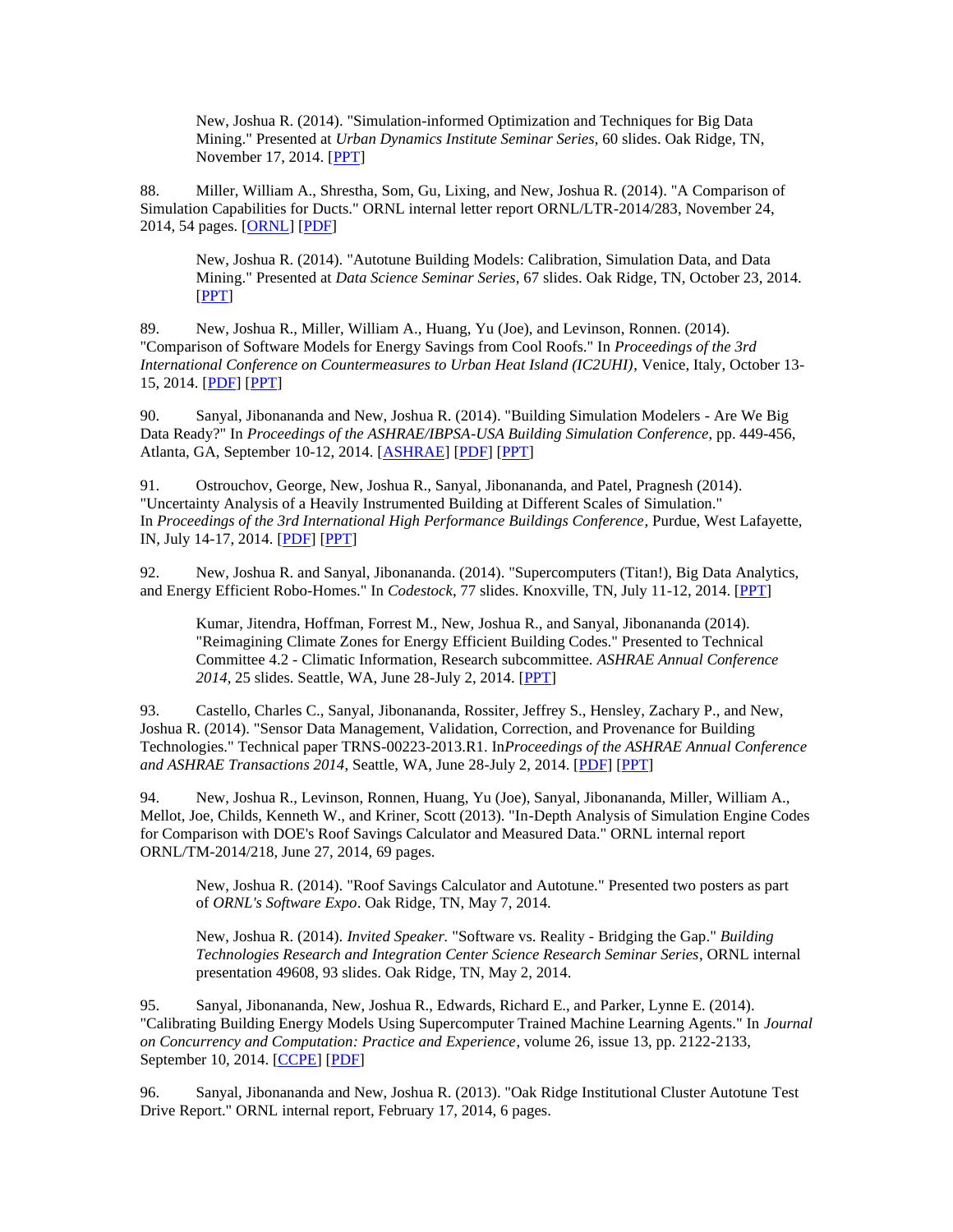97. Mellot, Joe, New, Joshua R., and Sanyal, Jibonananda. (2014). "Cool Roofing: Analysis of Energy Consumption for Cool Roofing." In*Western Roofing - Insulation and Siding*, issue January/February, volume 37, number 1, pp. 50-56, February, 2014.

New, Joshua R. (2014). *Invited Speaker.* "DOE's Roof Savings Calculator." *Metal Construction Association's (MCA) MetalCon Roofing Council*, Clearwater Beach, FL, January 27, 2014. [\[PPT\]](http://web.eecs.utk.edu/~new/presentations/2014_MCA_MetalCon.pdf)

98. New, Joshua R., Bhaduri, Budhendra L., Ott, Ron, and Roth, Stephen B. (2014). "Emerging Technologies in the Built Environment: Geographic Information Science (GIS), 3D Printing, and Additive Manufacturing." Multi-speaker seminar in *Proceedings of the ASHRAE Winter Conference*, New York, NY, January 19, 2014. [\[PPT\]](http://web.eecs.utk.edu/~new/presentations/2014_ASHRAE_seminar_GIS.pdf) [\[PPT\]](http://web.eecs.utk.edu/~new/presentations/2014_ASHRAE_seminar_MDF.pdf)

### **2013**

99. Hensley, Zachary P., Sanyal, Jibonananda, and New, Joshua R. (2014). "Provenance in Sensor Data Management: A Cohesive, Independent Solution for Bringing Provenance to Scientific Research." In *Communications of the ACM*, volume 57, issue 2, pp. 55-62, December 2013 and *ACM Queue*, volume 11, issue 12, pp. 1-14, December 2013. Video featured in the ACM Digital Library. [\[ACM\]](http://cacm.acm.org/magazines/2014/2/171685-provenance-in-sensor-data-management/fulltext) [\[Queue\]](http://queue.acm.org/detail.cfm?id=2574836) [\[PDF\]](http://web.eecs.utk.edu/~new/publications/2013_ACM.pdf)

100. Edwards, Richard E., Zhang, Hao, New, Joshua R., and Parker, Lynne E. (2013). "Approximate lfold Cross-Validation with Least Squares SVM and Kernel Ridge Regression." In *Proceedings of the IEEE 12th International Conference on Machine Learning and Applications (ICMLA13)*, Miami, FL, December 4-7, 2013. **[\[PDF\]](http://web.eecs.utk.edu/~new/publications/2013_ICMLA_Fast_LSSVM.pdf) [\[PPT\]](http://web.eecs.utk.edu/~new/presentations/2013_ICMLA_Fast_LSSVM2.pdf) [PPT]** 

101. Smith, Matt K., Castello, Charles C., and New, Joshua R. (2013). "Machine Learning Techniques Applied to Sensor Data Correction in Building Technologies." In *Proceedings of the IEEE 12th International Conference on Machine Learning and Applications (ICMLA13)*, Miami, FL, December 4-7, 2013. [\[PDF\]](http://web.eecs.utk.edu/~new/publications/2013_ICMLA_SensorQualityML.pdf) [\[Poster\]](http://web.eecs.utk.edu/~new/presentations/2013_ICMLA_SensorQualityML_poster.pdf)

102. Castello, Charles C., New, Joshua R., and Smith, Matt K. (2013). "Autonomous Correction of Sensor Data Applied to Building Technologies Using Filtering Methods." In *Proceedings of the IEEE Global Conference on Signal and Information Processing (GlobalSIP)*, Austin, TX, December 3-5, 2013. [\[PDF\]](http://web.eecs.utk.edu/~new/publications/2013_GlobalSIP_SensorQualityFiltering.pdf) [\[Poster\]](http://web.eecs.utk.edu/~new/presentations/2013_GlobalSIP_SensorQualityFiltering_poster.pdf)

103. New, Joshua R., Huang, Yu (Joe), Levinson, Ronnen, Mellot, Joe, Sanyal, Jibonananda, Miller, William A., and Childs, Kenneth W. (2013). "Analysis of DOE's Roof Savings Calculator with Comparison to other Simulation Engines." ORNL internal report ORNL/TM-2013/501, November 1, 2013, 63 pages.

New, Joshua R. (2013). *Invited Speaker.* "Science Behind ORNL's Building Technology Research Integration Center (BTRIC)." *Roof Coating Manufacturer's Association*, Oak Ridge, TN, October 8, 2013. [\[PPT\]](http://web.eecs.utk.edu/~new/presentations/2013_RCMA_RSC.pdf)

104. Mellot, Joseph W., New, Joshua R., and Sanyal, Jibonananda. (2013). "Preliminary Analysis of Energy Consumption for Cool Roofing Measures." In *RCI Interface Technical Journal*, volume 31, issue 9, pp. 25-36, October, 2013. [\[RCI\]](http://www.rci-online.org/interface-articles-2013.html) [\[PDF\]](http://web.eecs.utk.edu/~new/publications/2013_CoolRoofMeasures.pdf)

105. Edwards, Richard E., New, Joshua R., and Parker, Lynne E. (2013). "Estimating Building Simulation Parameters via Bayesian Structure Learning." In *Proceedings of the 2nd International Workshop on Big Data, Streams and Heterogeneous Source Mining: Algorithms, Systems, Programming Models and Applications (BigMine13)*, part of the *19th ACM SIGKDD Conference on Knowledge Discovery and Data Mining (KDD2013)*, Chicago, IL, August 11, 2013. [\[PDF\]](http://web.eecs.utk.edu/~new/publications/2013_bigmine.pdf) [\[Poster\]](http://web.eecs.utk.edu/~new/publications/2013_bigmine_poster.pdf)

106. Hensley, Zachary, Sanyal, Jibonananda, and New, Joshua R. (2013). "ProvDMS -- A Provenance Data Management System for Sensor Data." Presented as part of the Science Undergraduate Laboratory Internships (SULI) program, August 8, 2013. [\[OSTI\]](http://www.osti.gov/scitech/biblio/1136793) [\[PDF\]](http://web.eecs.utk.edu/~new/publications/2013_Zachary_Provenance.pdf) [\[Poster\]](http://web.eecs.utk.edu/~new/presentations/2013_Zachary_poster.pdf)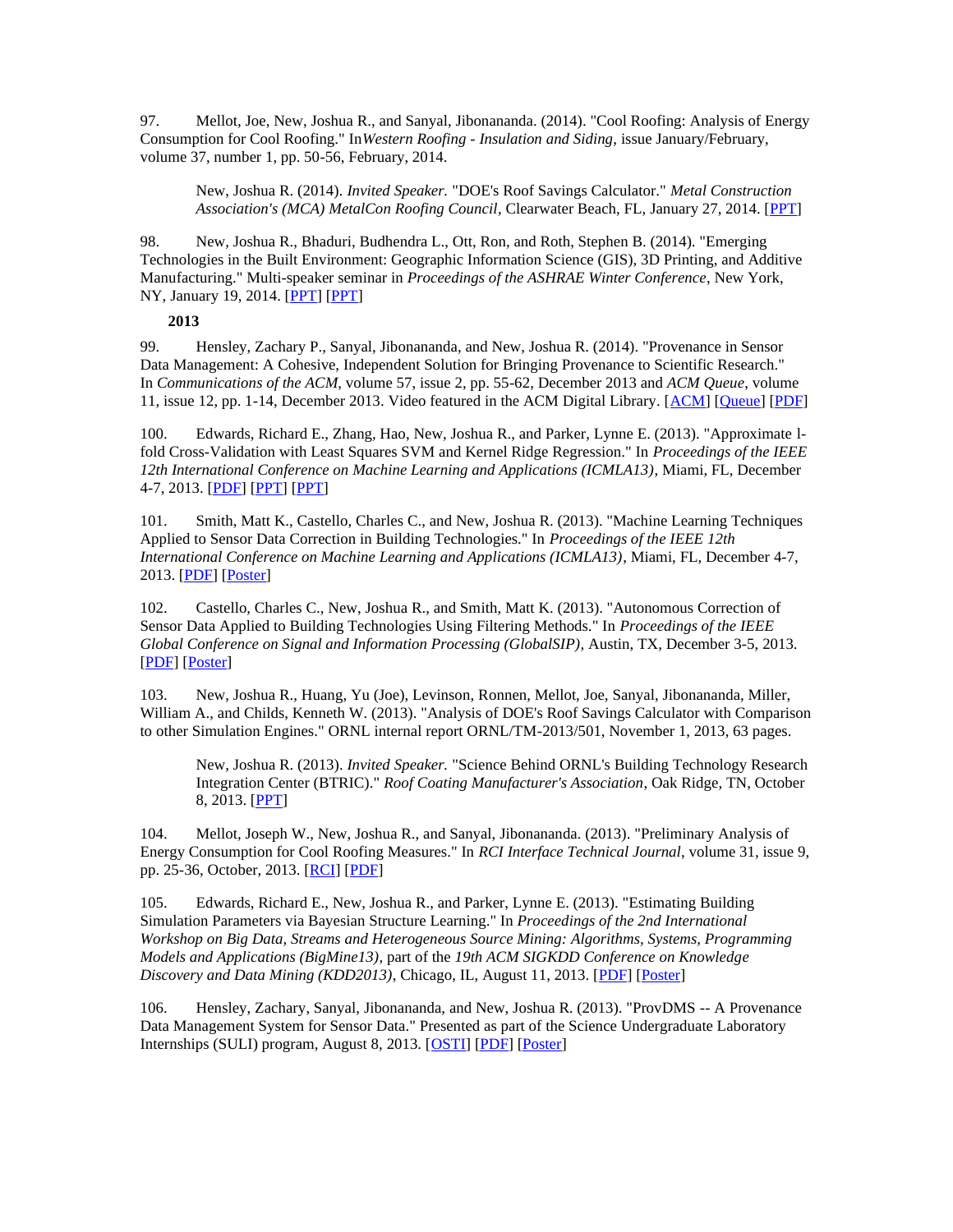107. Ranjan, Niloo, Sanyal, Jibonananda, and New, Joshua R. (2013). "In-Situ Statistical Analysis of Autotune Simulation Data using Graphical Processing Units." Presented as part of the Science Undergraduate Laboratory Internships (SULI) program, August 8, 2013. [\[PDF\]](http://web.eecs.utk.edu/~new/publications/2013_Niloo_GPU.pdf) [\[Poster\]](http://web.eecs.utk.edu/~new/publications/2013_Niloo_poster.pdf)

108. Smith, Matt K., Castello, Charles C., and New, Joshua R. (2013). "Sensor Validation with Machine Learning." Presented as part of the Science Undergraduate Laboratory Internships (SULI) program, July 29, 2013. [\[PDF\]](http://web.eecs.utk.edu/~new/publications/2013_Matt_MLSensors.pdf) [\[Poster\]](http://web.eecs.utk.edu/~new/publications/2013_Matt_poster.pdf)

109. Sanyal, Jibonananda, New, Joshua R., and Edwards, Richard E. (2013). "Supercomputer Assisted Generation of Machine Learning Agents for the Calibration of Building Energy Models." In *Proceedings of the Extreme Science and Engineering Discovery Environment (XSEDE13) Conference* and selected to be featured in *Lightning Talks*, San Diego, CA, July 22-25, 2013. [\[PDF\]](http://web.eecs.utk.edu/~new/publications/2013_xsede.pdf) [\[PPT\]](http://web.eecs.utk.edu/~new/presentations/2013_XSEDE_LightningTalk.pdf) [\[Poster\]](http://web.eecs.utk.edu/~new/presentations/2013_XSEDE_poster.pdf)

110. Sanyal, Jibonananda, New, Joshua R., and Edwards, Richard E. (2013). "Calibration of Building Energy Models: Supercomputing, Big-Data and Machine-Learning." In *Proceedings of the ORNL Postdoc Symposium.* Oak Ridge, TN, July 19, 2013. [\[PDF\]](http://web.eecs.utk.edu/~new/publications/2013_PostdocSymposium.pdf)

111. Garrett, Aaron, New, Joshua R., and Chandler, Theodore (2013). "Evolutionary Tuning of Building Models to Monthly Electrical Consumption." Technical paper DE-13-008. In *Proceedings of the ASHRAE Annual Conference* and *ASHRAE Transactions 2013*, volume 119, part 2, pp. 89-100, Denver, CO, June 22-26, 2013. [\[PDF\]](http://web.eecs.utk.edu/~new/publications/2013_ASHRAE_Autotune.pdf) [\[PPT\]](http://web.eecs.utk.edu/~new/presentations/2013_ASHRAE_Autotune.pptx)

112. Edwards, Richard E. (2013). "Automating Large-Scale Simulation Calibration to Real-World Sensor Data." Doctoral Committee: Lynne E. Parker (advisor), Joshua R. New, Michael Berry, Hamparsum Bozdogan, and Husheng Li. A Dissertation presented for the Doctor of Philosophy Degree in *Archives of The University of Tennessee*, Knoxville, TN, March 13, 2013. [\[PDF\]](http://web.eecs.utk.edu/~new/publications/2013_RichardEdwardsDissertation.pdf) [\[PPT\]](http://web.eecs.utk.edu/~new/presentations/2013_RichardEdwardsDefense.pdf)

113. Edwards, Richard E., Parker, Lynne E., and New, Joshua R. (2013). "MLSuite Software Transfer Document." ORNL internal report ORNL/TM-2013/131, May 8, 2013, 36 pages. [\[PPT\]](http://web.eecs.utk.edu/~new/presentations/2013_MLSuiteTutorial.pdf)

114. Sanyal, Jibonananda and New, Joshua R. (2013). "Simulation and Big Data Challenges in Tuning Building Energy Models." In*Proceedings of the IEEE Workshop on Modeling and Simulation of Cyber-Physical Energy Systems (MSCPES)*, Berkeley, CA, May 20, 2013. Republished in *IEEE Xplore* October, 2013. [\[IEEE\]](http://ieeexplore.ieee.org/xpl/articleDetails.jsp?arnumber=6623320&sortType%3Dasc_p_Sequence%26filter%3DAND%28p_IS_Number%3A6623307%29) [\[PDF\]](http://web.eecs.utk.edu/~new/publications/2013_IEEE_Workshop.pdf) [\[PPT\]](http://web.eecs.utk.edu/~new/presentations/2013_IEEE_Workshop.pptx)

115. Mellot, Joseph W., Sanyal, Jibonananda, and New, Joshua R. (2013). "Preliminary Analysis of Energy Consumption for Cool Roofing Measures." Presented at the International Reflective Roofing Symposium, the American Coating Association's (ACA) conference, and in *Proceedings of the ACA's Coating Regulations and Analytical Methods Conference*, Pittsburgh, PA, May 14-15, 2013. [\[PDF\]](http://web.eecs.utk.edu/~new/publications/2013_ACA.pdf) [\[PPT\]](http://web.eecs.utk.edu/~new/presentations/2013_ACA.pptx)

New, Joshua R. (2013). "Autotune Building Energy Models." *DOE Building Technology Office (BTO) Peer Review, Washington DC, April 2, 2013.* [\[BTO\]](http://energy.gov/sites/prod/files/2013/12/f5/emrgtech03_new_040213.pdf) [\[PPT\]](http://web.eecs.utk.edu/~new/presentations/2013_BTO_Review_Autotune.pptx)

116. Garret, Aaron and New, Joshua R. (2013). "Trinity Test: Effectiveness of Automatic Tuning for Commercial Building Models." ORNL internal report ORNL/TM-2013/130, March 7, 2013, 24 pages.

## **2012**

117. Castello, Charles C. and New, Joshua R. (2012). "Autonomous Correction of Sensor Data Applied to Building Technologies Utilizing Statistical Processing Methods." In *Proceedings of the 2nd Energy Informatics Conference*, Atlanta, GA, Oct. 6, 2012. [\[AIS\]](http://sprouts.aisnet.org/1320/2/tmp-original-EI_2012_105_FINAL-4.pdf) [\[PDF\]](http://web.eecs.utk.edu/~new/publications/2012_EnergyInformatics_Sensors.pdf) [\[PPT\]](http://web.eecs.utk.edu/~new/presentations/2012_EnergyInformatics_ValidationStats.pptx)

118. Jones, Chad, New, Joshua R., Sanyal, Jibonananda, and Ma, Kwan-Liu (2012). "Visual Analytics for Roof Savings Calculator Ensembles." In *Proceedings of the 2nd Energy Informatics Conference*, Atlanta, GA, Oct. 6, 2012. [\[AIS\]](http://sprouts.aisnet.org/1321/2/tmp-original-EI_2012_106_FINAL-4.pdf) [\[PDF\]](http://web.eecs.utk.edu/~new/publications/2012_EnergyInformatics_Vis.pdf) [\[PPT\]](http://web.eecs.utk.edu/~new/presentations/2012_EnergyInformatics.pptx)

119. Edwards, Richard E., New, Joshua R., and Parker, Lynne E. (2012). "MLSuite - FY2012 Final Report." ORNL internal report ORNL/TM-2013/385, October 2012, 68 pages.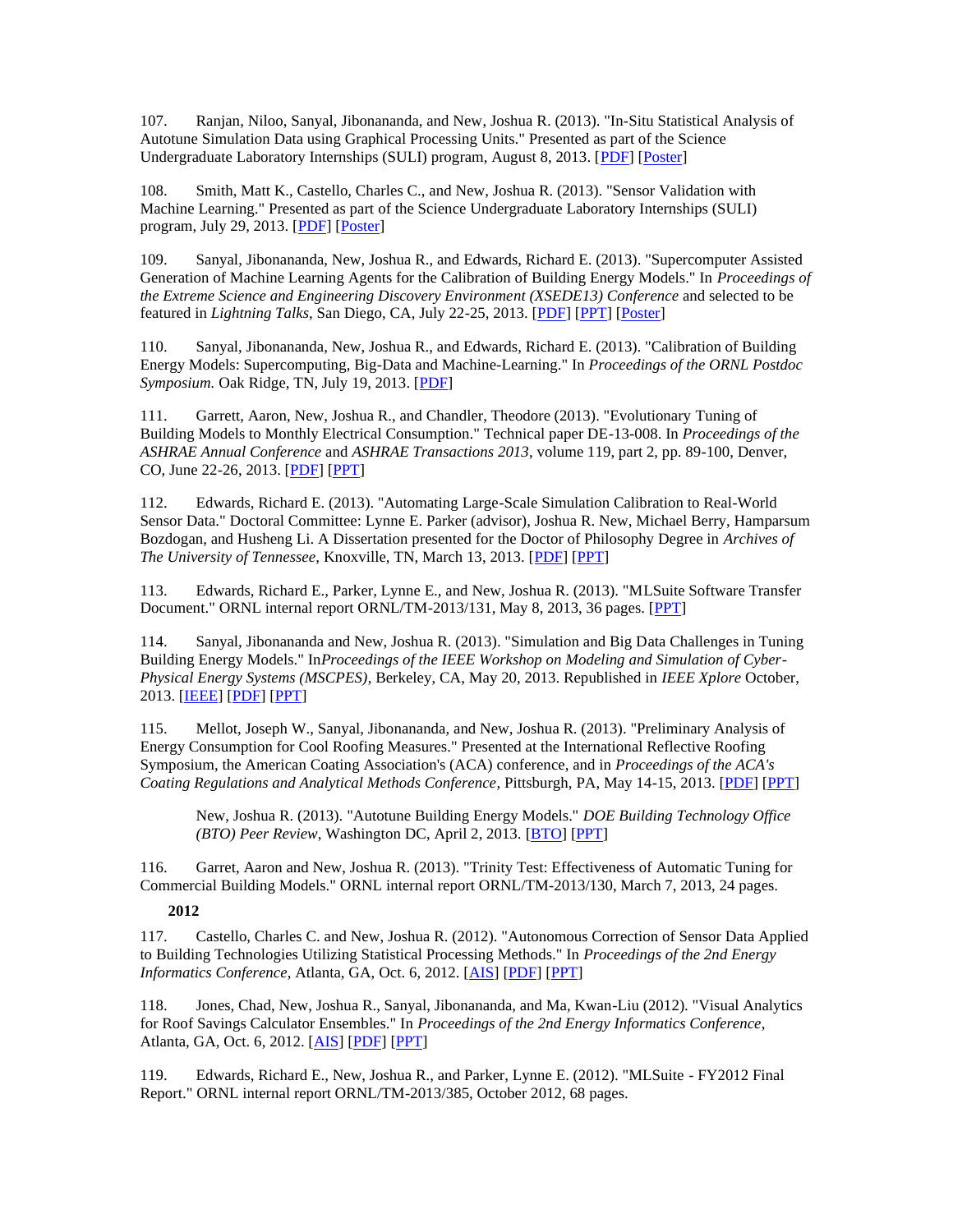120. Edwards, Richard E., Zhang, Hao, Parker, Lynne E. and New, Joshua R. (2012). "Approximate lfold Cross-Validation with Least Squares SVM and Kernel Ridge Regression." ORNL internal report ORNL/TM-2012/419, August 2012, 9 pages.

121. Al-Wadei, Yusof H., New, Joshua R., and Sanyal, Jibonananda (2012). "Interactive Web Design through Survey and Adoption of Modern Web-Technologies." Presented as part of the Science Undergraduate Laboratory Internships (SULI) program, August 2012. [\[PDF\]](http://web.eecs.utk.edu/~new/publications/2012_Yusof_WebTech.pdf) [\[Poster\]](http://web.eecs.utk.edu/~new/publications/2012_Yusof_poster.pdf)

122. New, Joshua R., Sanyal, Jibonananda, Bhandari, Mahabir S., Shrestha, Som S. (2012). "Autotune E+ Building Enery Models." In*Proceedings of the 5th National SimBuild of IBPSA-USA*, International Building Performance Simulation Association (IBPSA), August 1-3, 2012. [\[PDF\]](http://web.eecs.utk.edu/~new/publications/2012_SimBuild.pdf) [\[PPT\]](http://web.eecs.utk.edu/~new/presentations/2012_SimBuild.pptx)

123. Sanyal, Jibonananda, Al-Wadei, Yusof H., Bhandari, Mahabir S., Shrestha, Som S., Karpay, Buzz, Garret, Aaron L., Edwards, Richard E., Parker, Lynne E., and New, Joshua R. (2012). "Autotune: Building Energy Model Calibration using EnergyPlus, Machine Learning, and Supercomputing." In *Proceedings of the 5th National SimBuild of IBPSA-USA*, International Building Performance Simulation Association (IBPSA), August 1-3, 2012. [\[Poster\]](http://web.eecs.utk.edu/~new/publications/2012_SimBuild_poster.pdf)

124. Boudreaux, Philip R., Gehl, Anthony C., New, Joshua R., and Christian, Jeffrey E. (2012). "Campbell Creek Energy Efficient Homes Project: Summer 2011 Performance Report." ORNL internal report ORNL/TM-2012/51, July 2012, 49 pages.

125. Omitaomu, Olufemi A., Bhaduri, Budhendra L., Kodysh, Jeffrey B., Kramer, Ian S., Lapsa, Melissa V., New, Joshua R., Matheson, Michael A., and Shankar, Mallikarjun (2011). "LDRD Report: Citizen Engagement for Energy Efficient Communities (CoNNECT)." ORNL internal report LDRD LOIS #05971, July 2012.

126. Bhandari, Mahabir S., Shrestha, Som S., and New, Joshua R. (2012). "Evaluation of Weather Data for Building Energy Simulations." In*Journal of Energy and Buildings*, volume 49, issue 0, pp. 109-118, June 2012. [\[PDF\]](http://web.eecs.utk.edu/~new/publications/2012_EandB_Weather.pdf)

127. Edwards, Richard E., New, Joshua R., and Parker, Lynne E. (2012). "Predicting Future Hourly Residential Electrical Consumption: A Machine Learning Case Study." In *Journal of Energy and Buildings*, volume 49, issue 0, pp. 591-603, June 2012. [\[PDF\]](http://web.eecs.utk.edu/~new/publications/2012_EandB_ML.pdf)

128. Malhotra, Mini, MacDonald, Michael, Accawi, Gina K., New, Joshua R., and Im, Piljae (2012). "National Energy Audit Tool for Multifamily Buildings - Development Plan." ORNL internal report ORNL/TM-2010/328, March 2012, 88 pages.

129. Garrett, Aaron and New, Joshua R. (2012). "An Evolutionary Approach to Parameter Tuning of Building Models (Experiments 1-17)." ORNL internal report ORNL/TM-2012/418, April 2012, 68 pages.

## **2011**

130. Edwards, Richard E., New, Joshua R., and Parker, Lynne E. (2011). "Sensor-based Building Energy Modeling." ORNL internal report ORNL/TM-2011/328, September 2011, 79 pages.

131. Cheng, Mengdawn, Miller, William (Bill), New, Joshua R., and Berdahl, Paul (2011). "Understanding the Long-Term Effects of Environmental Exposure on Roof Reflectance in California." In *Journal of Construction and Building Materials*, volume 26, issue 1, pp. 516-26, August 2011. [\[PDF\]](http://web.eecs.utk.edu/~new/publications/2011_ConstructionAndBuildingMaterials.pdf)

132. New, Joshua R., Jones, Chad, Miller, William A., Desjarlais, Andre, Huang, Yu Joe, and Erdem, Ender (2011). "Poster: Roof Savings Calculator." In *Proceedings of the International Conference on Advances in Cool Roof Research*, Berkeley, CA, July 2011. [\[PDF\]](http://web.eecs.utk.edu/~new/publications/2011_CoolRoofWorkshop_poster.pdf)

133. New, Joshua R., Miller, William (Bill), Desjarlais, A., Huang, Yu Joe, and Erdem, E. (2011). "Development of a Roof Savings Calculator." In *Proceedings of the RCI 26th International Convention and Trade Show*, Reno, NV, April 2011. [\[PDF\]](http://web.eecs.utk.edu/~new/publications/2011_RCI.pdf) [\[PPT\]](http://web.eecs.utk.edu/~new/presentations/2011_RCI.ppt)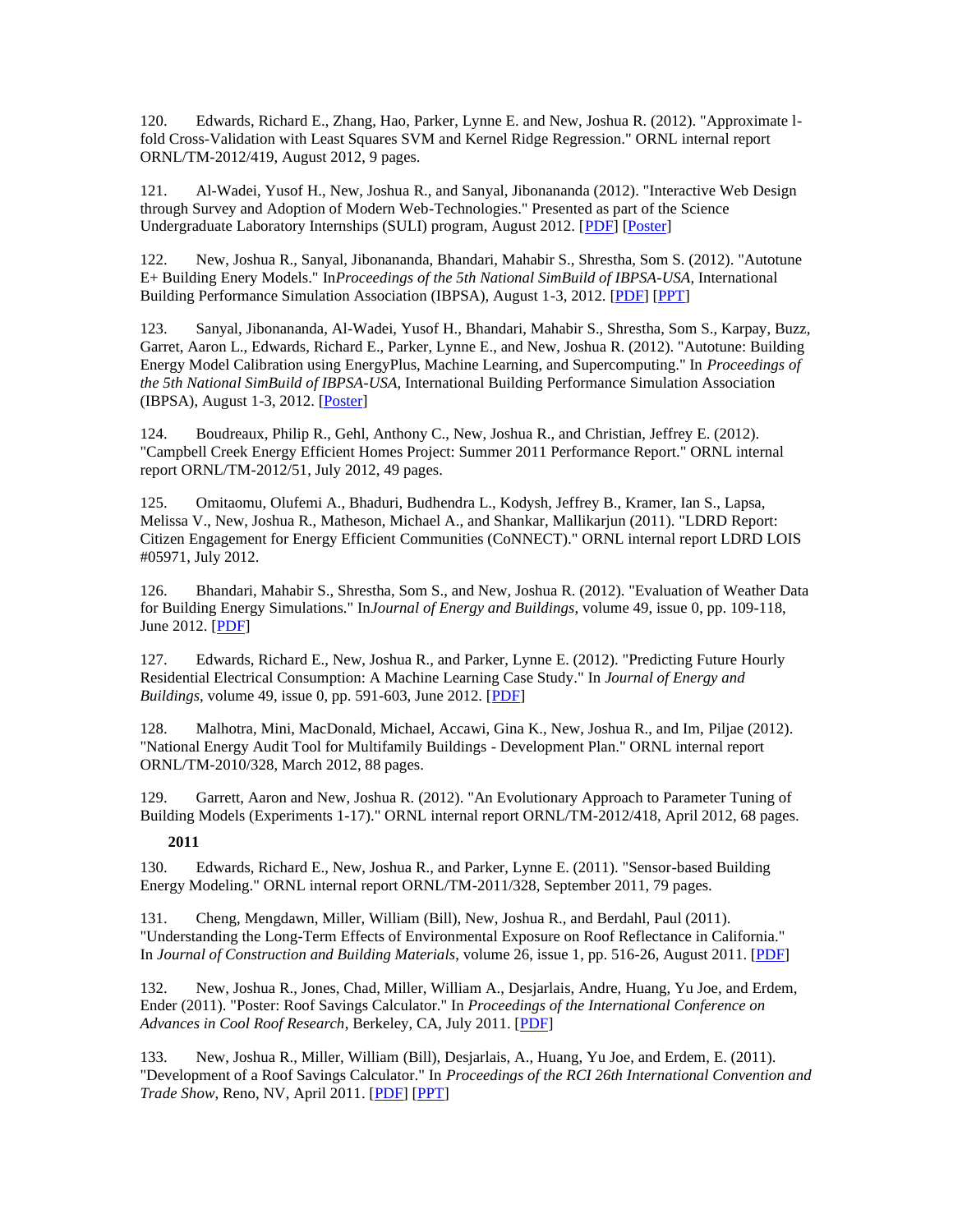#### **2010**

134. Boudreaux, Philip R., Gehl, Anthony C., Dockery, R., New, Joshua R., and Christian, Jeffrey E. (2010). "Tennessee Valley Authority's Campbell Creek Energy Efficient Homes Project: 2010 First Year Performance Report July 1, 2009 - August 31, 2010." ORNL internal report ORNL/TM-2010/206, November 2010, 165 pages. [\[PDF\]](http://info.ornl.gov/sites/publications/files/pub26374.pdf)

135. Miller, William A., New, Joshua R., Desjarlais, Andre O., Huang, Yu (Joe), Erdem, Ender, and Levinson, Ronnen (2010). "Task 2.5.4 - Development of an Energy Savings Calculator." California Energy Commissions (CEC) PIER Project, ORNL internal report ORNL/TM-2010/111, March 2010, 32 pages.

136. Miller, William A., Cheng, Mengdawn, New, Joshua R., Levinson, Ronnen, Akbari, Hashem, and Berdahl, Paul (2010). "Task 2.5.5 - Natural Exposure Testing in California." California Energy Commissions (CEC) PIER Project, ORNL internal report ORNL/TM-2010/112, March 2010, 56 pages.

#### **2005-2009 (PhD)**

137. New, Joshua R. (2009). **PhD thesis:** "Visual Analytics for Relationships in Scientific Data" In *Archives of the UTK Library*, Knoxville, TN. [\[PDF\]](http://web.eecs.utk.edu/~new/thesis/deliverables/10/thesis.pdf) [\[deliverables\]](http://web.eecs.utk.edu/~new/thesis/)

138. New, Joshua R., Kendall, Wesley, Huang, Jian, and Chesler, Elissa (2008). "Dynamic Visualization of Co-expression in Systems Genetics Data" In *Journal of IEEE Transactions on Visualization and Computer Graphics (TVCG)*, volume 14, issue 5, pp. 1081-94, 2008. [\[PDF\]](http://web.eecs.utk.edu/~new/thesis/deliverables/4/NewEtAl-TVCG08.pdf)

139. Jian Huang and Markus Glatter and Wesley Kendall and Brandon Langley and Joshua New and Roberto Sisneros and Forrest Hoffman and David Erickson (2008). "Time-Varying Multivariate Visualization for Understanding the Climate Science of the Terrestrial Biosphere." In *Proceedings of the 13th Annual Community Climate System Model Workshop*, Breckenridge, Colorado, June 2008. [\[PDF\]](http://web.eecs.utk.edu/~new/publications/ccsm08.pdf)

140. New, Joshua R. (2008). "SeeGraph: A Visual Analytics System for Correlation Data." In *Proceedings of the 2nd annual Gaggle Workshop*, Institute for Systems Biology, Seattle, WA.

New, Joshua R. (2007). "SeeShader: A System for General Purpose Computation on the GPU." Presented as part of a special edition of the UTK Computer Graphics Course, Knoxville, TN.

New, Joshua R. (2006). "SeeBrain: A System for Comparative Visualization of Brain Nerve Fiber Tracts." Presented as the East Tennessee chapter of the Association for Computing Machinery (ACM), Knoxville, TN.

New, Joshua R. (2006). "Fiber Renderer: A System for Visualizing Queries of DT-MRI tracts." Presented at the Vanderbilt University's Institute of Imaging Science, Nashville, TN.

New, Joshua R. (2005). "SeeGraph: A System for Visualizing Weighted-Edge Graphs." Presented at the Oak Ridge National Laboratory, Oak Ridge, TN.

#### **2001-2004 (MS)**

141. New, Joshua R. (2004). **Master's Thesis:** "An Advanced User Interface for Pattern Recognition in Medical Imagery: Interactive Learning, Contextual Zooming, and Gesture Recognition." In *Archives of the JSU and MCIS Libraries*, Jacksonville, AL. [\[PDF\]](http://web.eecs.utk.edu/~new/publications/New_MSThesis.pdf) [\[PPT\]](http://web.eecs.utk.edu/~new/presentations/New-ShortMSDefense-StudioSummaryE.ppt) [\[deliverables\]](http://ksl.jsu.edu/newj/studio/)

142. New, Joshua R., Hasanbelliu, E., and Aguilar, M. (2004). "Med-LIFE: A Diagnostic Aid for Medical Imagery." In *Proceedings of the International Conference on Mathematics and Engineering Techniques in Medicine and Biological Sciences*, Las Vegas, Nevada. [\[PDF\]](http://web.eecs.utk.edu/~new/publications/NewEtAl-METMBS04.pdf)

143. New, Joshua R. (2004). "Heterogeneous ARTMAPs for Image Segmentation." In *Proceedings of the JSU Graduate Research Colloquium*, Jacksonville, AL. [\[PDF\]](http://web.eecs.utk.edu/~new/publications/New-TechReportLearning.pdf) [\[PPT\]](http://web.eecs.utk.edu/~new/presentations/JSUColl04-ZoomLearn.ppt)

144. New, Joshua R. (2004). "A Method for Temporal Hand Gesture Recognition." In *MCIS Technical Report*, Jacksonville, AL. [\[PDF\]](http://web.eecs.utk.edu/~new/publications/New-TechReportTempGest.pdf) [\[PPT\]](http://web.eecs.utk.edu/~new/presentations/JSUColl04-TempGestRec.ppt)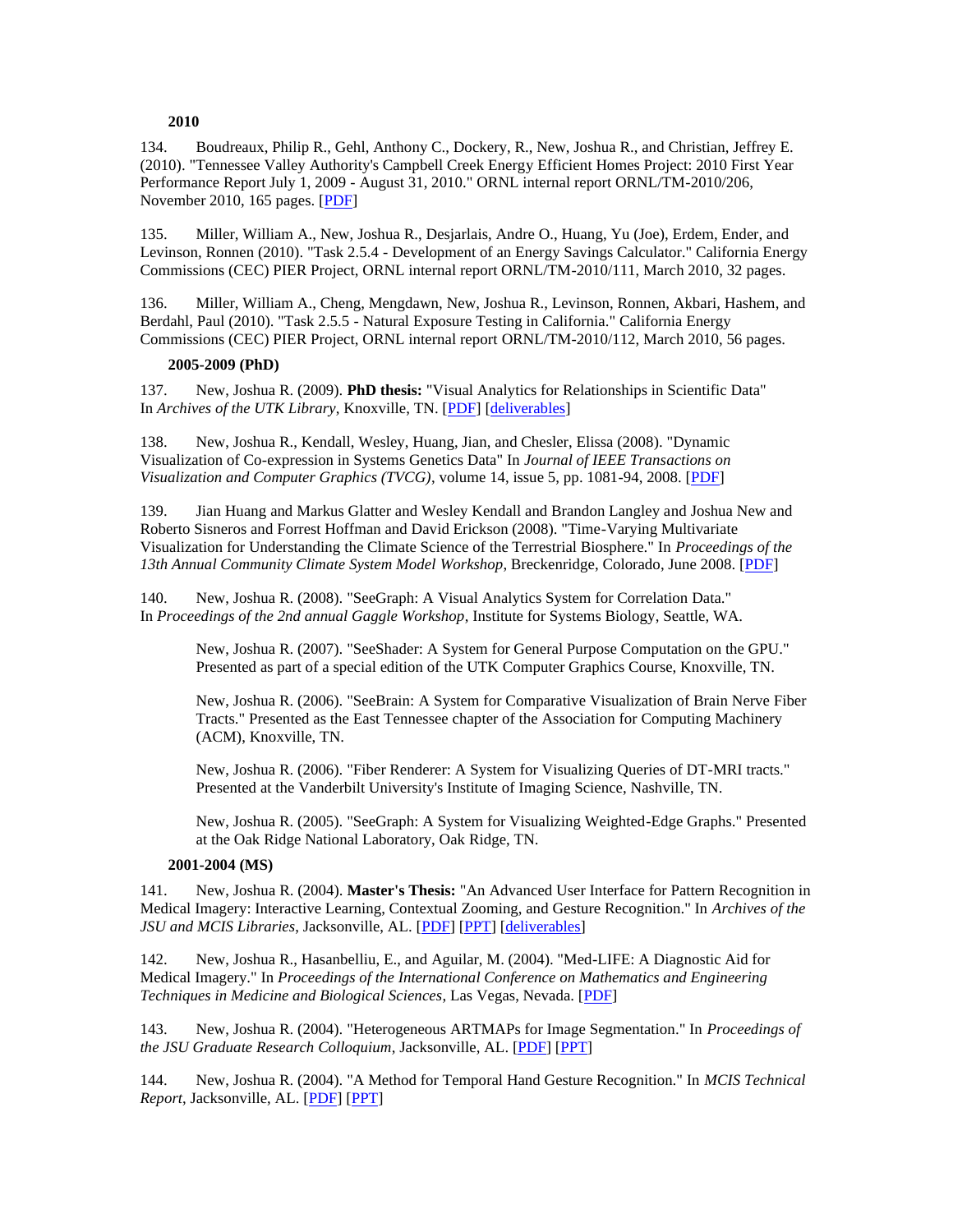145. Aguilar, M., New, Joshua R., and Hasanbelliu, E. (2003). "Advances in the Use of Neurophysiologically-based Fusion for Visualization and Pattern Recognition of Medical Imagery." In *Proceedings of the 6th International Conf. on Information Fusion*, Cairns, Australia. [\[PDF\]](http://web.eecs.utk.edu/~new/publications/ISIS2003.pdf) [\[PPT\]](http://web.eecs.utk.edu/~new/presentations/Fusion2003.ppt)

146. New, Joshua R. and Aguilar, M. (2003). "The Sword: A Role Playing Game for Demonstrating Computer Graphics Techniques." In*Proceedings of the JSU Graduate Research Symposium*, Jacksonville, AL. [\[PPT\]](http://web.eecs.utk.edu/~new/presentations/JSUColl03-TheSwordD.ppt)

147. New, Joshua R. and Aguilar, M. (2003). "Pliable Display Technology: Contextual Zoom as a Learning System Interface." In*Proceedings of the JSU Graduate Research Symposium*, Jacksonville, AL. [\[PPT\]](http://web.eecs.utk.edu/~new/presentations/JSUColl03-ContextZoom.ppt)

148. New, Joshua R., Hasanbelliu, E., and Aguilar, M. (2003). "Facilitating User Interaction with Complex Systems via Hand Gesture Recognition." In *Proceedings of the 2003 ACM Southeast Conference*, Savannah, GA. [\[PDF\]](http://web.eecs.utk.edu/~new/publications/NewEtAl-ACMSE2003%20(Sat%20Revision).pdf) [\[PPT\]](http://web.eecs.utk.edu/~new/presentations/NewEtAl-ACMSE03.ppt)

149. New, Joshua R. (2002). "A Method for Hand Gesture Recognition." In *Proceedings of the ACM Mid-Southeast Fall Conference*, Gatlinburg, TN. [\[PDF\]](http://web.eecs.utk.edu/~new/publications/NewACMMidSE2002.pdf) [\[PPT\]](http://web.eecs.utk.edu/~new/presentations/ACMMidSE03CompVision-Thorough.ppt)

150. Aguilar, M. and New, Joshua R. (2002). "Fusion of Multi-Modality Volumetric Medical Imagery." In *Proceedings of the Fifth International Conference on Information Fusion*, Annapolis, MD. [\[PDF\]](http://web.eecs.utk.edu/~new/publications/AguilarNew-ICIF2002.pdf) [\[PPT\]](http://web.eecs.utk.edu/~new/presentations/ICIF2002-3DShunt.ppt)

151. New, Joshua R. and Hasanbelliu, E. (2002). "Med-LIFE: A System for Medical Imagery Exploration." In *Proceedings of the JSU Graduate Research Colloquium*, Jacksonville, AL. [\[PDF\]](http://web.eecs.utk.edu/~new/publications/NewHasan-Med-LIFE_TechReport.pdf) [\[PPT\]](http://web.eecs.utk.edu/~new/presentations/MCISTech02-Med-LIFE_TechReport.ppt)

## **1999**

152. New, Joshua R. (1999). "Sonoluminescence." In *Proceedings of the College of Arts and Sciences 3rd Annual Undergraduate Research Symposium*, Jacksonville State University, Jacksonville, AL.

## **Memberships**

|           | ASHRAE (Amer. Society of Heating, Refrigeration, and A/C Engineers) | 2010-Present |
|-----------|---------------------------------------------------------------------|--------------|
|           | IEEE (Institute of Electrical and Electronics Engineers)            | 2004-Present |
| $\bullet$ | AEE (Association of Energy Engineers)                               | 2017-Present |
| $\bullet$ | PMI (Project Management Institute)                                  | 2017-Present |
|           | ACM (Association for Computing Machinery) and UTK local chapter     | 2004-2012    |
|           | JSU Math Club and MAA (Mathematical Association of America)         | 1997-2002    |
| $\bullet$ | President of the JSU Math Club                                      | 1998-2001    |
|           | JSU Computer Science Club                                           | 1997-2003    |
|           | AITP (Association of Information Technology Professionals)          | 1997-2002    |
|           | AIP (American Institute of Physicists)                              | 1998-2002    |
|           |                                                                     |              |

• Phi Eta Sigma (Freshman Honor Society); Omicron Delta Kappa (Senior Honor Society); Mu Alpha Theta (Math Honor Society); National Honor Society; and other honor societies.

## **Relevant Courses**

## **The University of Tennessee, Knoxville:**

| <b>Recent Visualization Literature</b>          | <b>Fall 2008</b> |
|-------------------------------------------------|------------------|
| <b>Recent Visualization Literature</b>          | Spring 2008      |
| <b>Recent Visualization Literature</b>          | Fall 2007        |
| Microarray Technology and Database Applications | Fall 2007        |
| Journal Club on Modern Genetics                 | Fall 2007        |
| Interactive Computational Simulation            | <b>Fall 2006</b> |
| <b>Recent Visualization Literature</b>          | <b>Fall 2006</b> |
| Independent Study – Large Data Visualization    | Spring 2006      |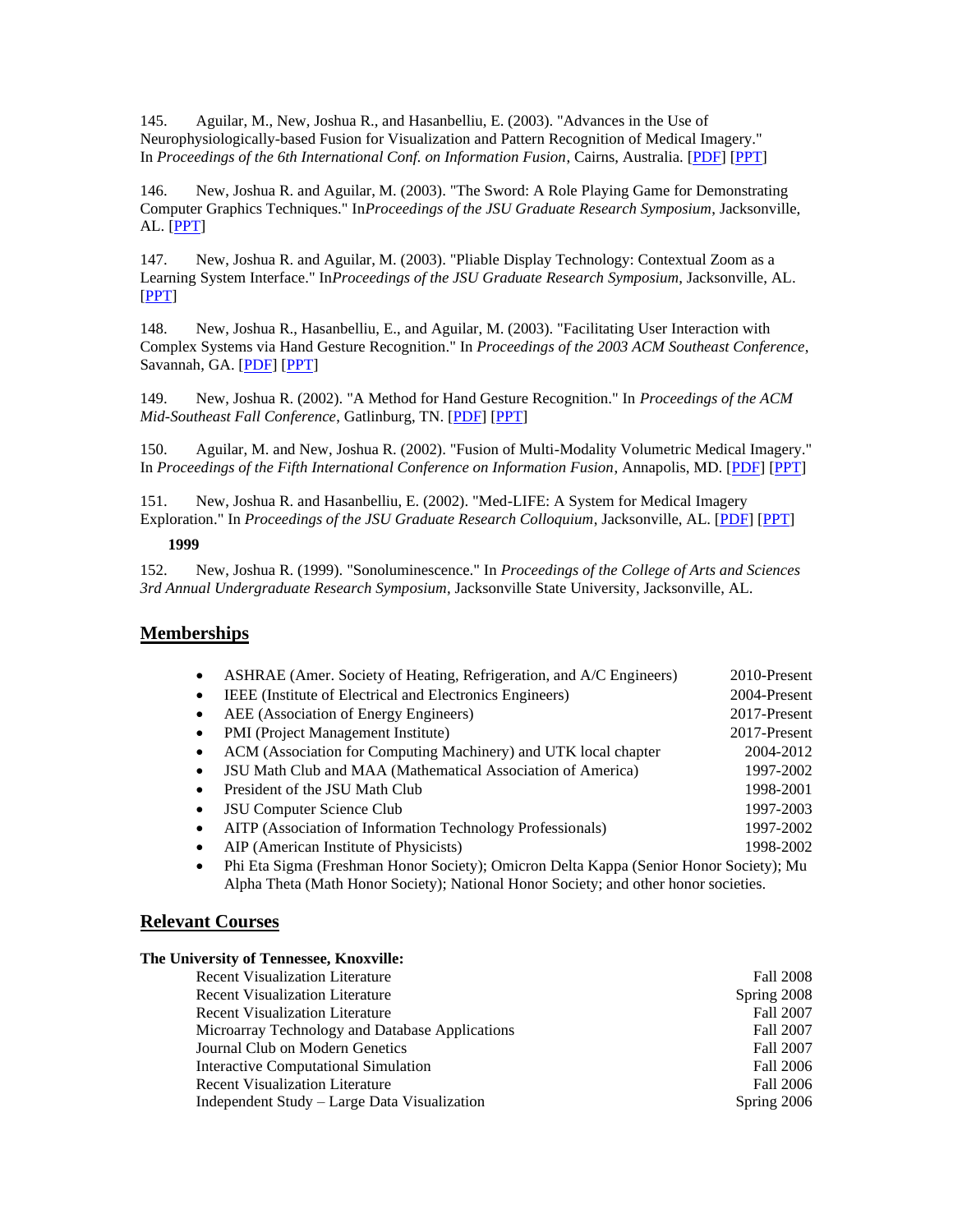| Spring 2006<br>Fall 2005<br>Fall 2005<br>Spring 2005<br>Spring 2005<br>Fall 2004<br>Fall 2004 |
|-----------------------------------------------------------------------------------------------|
|                                                                                               |
|                                                                                               |
|                                                                                               |
|                                                                                               |
|                                                                                               |
|                                                                                               |
|                                                                                               |
| Fall 2004                                                                                     |
| Fall 2004                                                                                     |
|                                                                                               |
| Fall 2003                                                                                     |
| Fall 2003                                                                                     |
| Spring 2003                                                                                   |
| Spring 2003                                                                                   |
| Fall 2002                                                                                     |
| Spring 2002                                                                                   |
| Spring 2002                                                                                   |
| Spring 2002                                                                                   |
| Fall 2001                                                                                     |
| Fall 2001                                                                                     |
| Fall 2001                                                                                     |
| Spring 2001                                                                                   |
| Spring 2001                                                                                   |
| Spring 2001                                                                                   |
| <b>Fall 2000</b>                                                                              |
| <b>Fall 2000</b>                                                                              |
| <b>Fall 2000</b>                                                                              |
| <b>Fall 2000</b>                                                                              |
| <b>Fall 2000</b>                                                                              |
| <b>Fall 2000</b>                                                                              |
| Spring 2000                                                                                   |
| Spring 2000                                                                                   |
| Spring 2000                                                                                   |
| Spring 2000                                                                                   |
| Fall 1999                                                                                     |
| Fall 1999                                                                                     |
| Fall 1999                                                                                     |
| Fall 1999                                                                                     |
| Spring 1999                                                                                   |
| Spring 1999                                                                                   |
| Spring 1999                                                                                   |
| Spring 1999                                                                                   |
| Fall 1998 - Spring 1999                                                                       |
|                                                                                               |
| Spring 1998                                                                                   |
|                                                                                               |

## **Community Service**

| Church audio-visual director                                                       | 2005-2021 |
|------------------------------------------------------------------------------------|-----------|
| IEEE VisWeek Conference Student Volunteer Chair                                    | 2008-2010 |
| <b>IEEE Visualization Conference Student Volunteer</b>                             | 2005-2007 |
| Assistant, Alabama Statewide Mathematics Tournament, Jacksonville State University | 2002      |
| Event Judge, Science Olympiad, Jacksonville State University                       | 1999      |
| Assistant, Alabama Statewide Mathematics Tournament                                | 1998      |
| Church technical lead - puppeteer, technical trainer, sound and light conductor    | 1990-2003 |